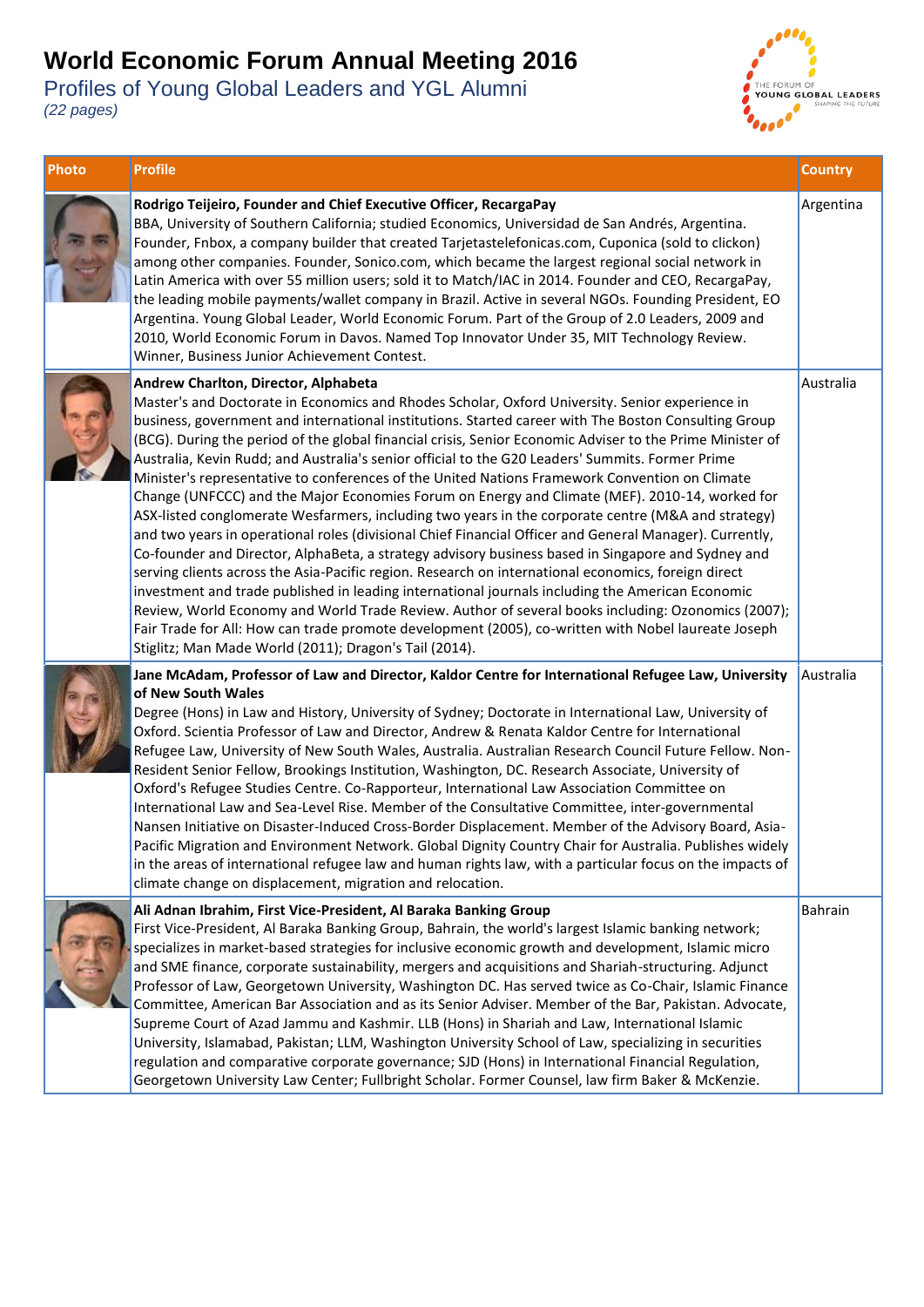

| David Hertz, Founder and Managing Director, Gastromotiva<br>Culinary professor and social entrepreneur; launched a social enterprise working in the low-income<br>areas of São Paulo, Brazil's most populous city. Buffet Gastromotiva provides culinary training for youth,<br>facilitates the work of students in developing sustainable gastronomic businesses within their<br>communities, and has recently opened its own slow food convivium to take the good, clean and fair<br>message into communities.                                                                                                                                                                                                                                                                                                                                                                                                                                                                                                                                                                                                                                                                                                                                                                                                                                                                                                                                                                                                                                                                                                                                                                                                                                                                                                                                                                                                                                                                                                                                                                                                                                                                                                                                                                                                                                                                                                                                                           | <b>Brazil</b> |
|----------------------------------------------------------------------------------------------------------------------------------------------------------------------------------------------------------------------------------------------------------------------------------------------------------------------------------------------------------------------------------------------------------------------------------------------------------------------------------------------------------------------------------------------------------------------------------------------------------------------------------------------------------------------------------------------------------------------------------------------------------------------------------------------------------------------------------------------------------------------------------------------------------------------------------------------------------------------------------------------------------------------------------------------------------------------------------------------------------------------------------------------------------------------------------------------------------------------------------------------------------------------------------------------------------------------------------------------------------------------------------------------------------------------------------------------------------------------------------------------------------------------------------------------------------------------------------------------------------------------------------------------------------------------------------------------------------------------------------------------------------------------------------------------------------------------------------------------------------------------------------------------------------------------------------------------------------------------------------------------------------------------------------------------------------------------------------------------------------------------------------------------------------------------------------------------------------------------------------------------------------------------------------------------------------------------------------------------------------------------------------------------------------------------------------------------------------------------------|---------------|
| Ilona Szabó de Carvalho, Executive Director, Igarapé Institute<br>Ilona Szabó de Carvalho is a drug policy and public security specialist with experience from Brazil and<br>around the world. She founded and directs the Igarapé Institute, a think-and-do tank based in Rio de<br>Janeiro. The Institute has pioneered research and policy on security and development challenges. She<br>also coordinates the internationally acclaimed Global Commission on Drug Policy and served on the<br>secretariat of its predecessor, the Latin American Commission on Drugs and Democracy. In 2015 Ilona<br>was nominated a Young Global Leader by the World Economic Forum, and a Responsible Leader by the<br>BMW Foundation. Ilona has contributed practically to promoting safety and security on the ground. In<br>the mid-2000s while working for a major NGO, she coordinated one of the world's largest disarmament<br>campaigns together with a national referendum to ban the sale of handguns to Brazilian citizens. She<br>also coordinated programs that generated research and advocacy related to the problems facing<br>children involved in the drug trade, gun control, and police reform in Latin America. Between 2008 and<br>2011, Ilona was the civil society liaise to the international process Geneva Declaration on Armed<br>Violence and Development. Much of Ilona's work is grounded in theory and real life experience. She<br>earned a Master Degree in Peace and Conflict Studies from the University of Uppsala in Sweden and a<br>specialist degree in International Development, from the Oslo University. She has traveled extensively -<br>from Colombia and Latvia to Nepal to Switzerland - which has played a formative role in shaping her<br>worldview and engagement with social challenges. She is a regular contributor to news outlets such as<br>the Huffington Post, NYT and Globo and has spoken at TED in 2014. Over the past decade, Ilona has also<br>engaged in new media to trigger debate on progressive approaches to preventing violence and dealing<br>with drugs. For example, she produced a short film - Faces of Violence - which was featured at the UN<br>General Assembly and in conferences and seminars around the world. She was also the co-script writer<br>and principle researcher for the award winning documentary Breaking the Taboo, which has been<br>viewed by hundreds of thousands of people. | <b>Brazil</b> |
| Brian Gallant, Premier of New Brunswick, Government of New Brunswick<br>BBA and LLB, Université de Moncton; LLM, McGill University. Started and operated two small companies<br>to pay for university education. Practised law in the areas of corporate and commercial law, firm Stewart<br>McKelvey. Later, Partner, Veritas Law firm, Dieppe. 7 October 2014, sworn in as Premier, President of<br>the Executive Council, Chair of the New Brunswick Jobs Board, Minister responsible for Innovation,<br>Intergovernmental Affairs, Women's Equality and Rural Affairs. New Brunswick's 33rd premier. At age<br>32, youngest elected premier in Canada in the last two centuries.                                                                                                                                                                                                                                                                                                                                                                                                                                                                                                                                                                                                                                                                                                                                                                                                                                                                                                                                                                                                                                                                                                                                                                                                                                                                                                                                                                                                                                                                                                                                                                                                                                                                                                                                                                                       | Canada        |
| Alison Loat, Co-Founder and Executive Director, Samara<br>Degrees, Queen's University and Harvard Kennedy School. Entrepreneur, public policy leader,<br>management consultant and one of Canada's leading thinkers on political leadership and democratic<br>engagement. Formerly with: McKinsey & Company; Government of Canada; MaRS Discovery District. Co-<br>Founder and Executive Director, Samara, a non-partisan charitable organization that improves political<br>participation in Canada. Flow and instructor, School of Public Policy and Governance, University of<br>Toronto. Former President, Canadian Club of Toronto. Co-Founder, Canada25. Author of Tragedy in the<br>Commons: Former Members of Parliament Speak Out About Canada's Failing Democracy. Recipient:<br>Youth Leaders Award, Public Policy Forum; Queen's Gold and Diamond Jubilee Medals. Named one of<br>100 Top Women in Canada, WXN (2013).                                                                                                                                                                                                                                                                                                                                                                                                                                                                                                                                                                                                                                                                                                                                                                                                                                                                                                                                                                                                                                                                                                                                                                                                                                                                                                                                                                                                                                                                                                                                         | Canada        |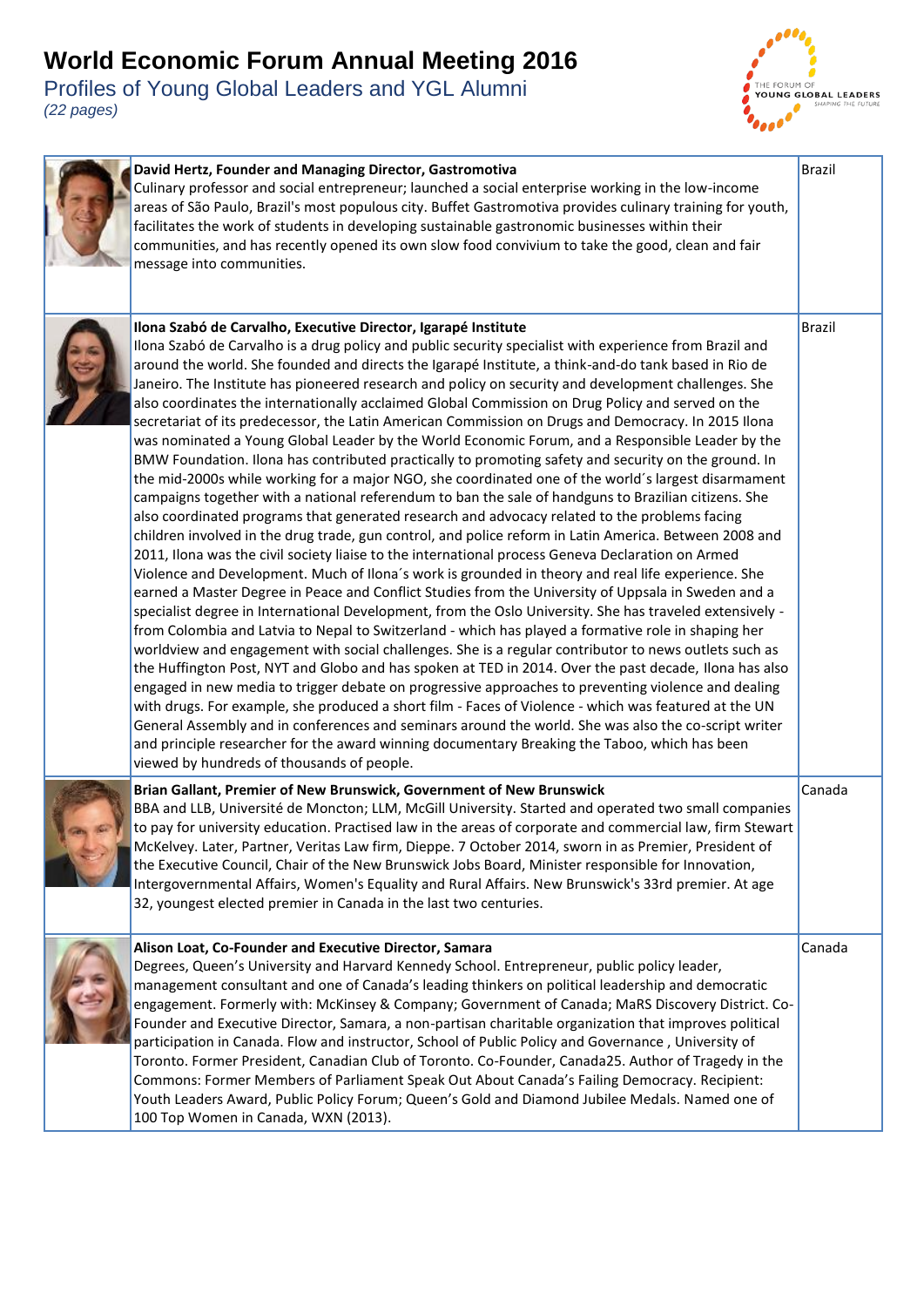

| Cynthia Wu, Executive Director, Shin Kong Life Foundation<br>Cynthia Wu is Executive Director of the Shin Kong Life Foundation, which received the National Civic<br>Service Award for best NGO in Taiwan in 2006. In that same year, the People's Republic of China<br>recognized Wu as one of the 100 Most Outstanding Chinese Women of the Year. Previously, she worked<br>as a research analyst at Merrill Lynch in London and as a chairman's assistant in the Shin Kong Financial<br>Holding Company. Wu holds an MBA, an MA from the Courtauld Institute and a BA from Wellesley<br>College. She is a Trustee of the Institute for Philanthropy.                                                                                                                                                                                                                                                                                                                                                                                                                                                                                                                                                                                                                                                                                                                                                                                                                                                                                                                                                                                                                                                     | Chinese<br>Taipei |
|-------------------------------------------------------------------------------------------------------------------------------------------------------------------------------------------------------------------------------------------------------------------------------------------------------------------------------------------------------------------------------------------------------------------------------------------------------------------------------------------------------------------------------------------------------------------------------------------------------------------------------------------------------------------------------------------------------------------------------------------------------------------------------------------------------------------------------------------------------------------------------------------------------------------------------------------------------------------------------------------------------------------------------------------------------------------------------------------------------------------------------------------------------------------------------------------------------------------------------------------------------------------------------------------------------------------------------------------------------------------------------------------------------------------------------------------------------------------------------------------------------------------------------------------------------------------------------------------------------------------------------------------------------------------------------------------------------------|-------------------|
| Alexander Torrenegra, Co-founder and CEO, Bunny Inc.<br>CEO of Bunny Inc (http://bunnyinc.com). At Bunny Inc. our goal is to make work fulfilling for everyone.<br>We are building the Amazon of professional services that can be delivered online. We fulfill projects<br>quickly and easily using sophisticated algorithms that can identify the best professionals on the planet<br>for projects, all backed by our fanatical customer support and human-powered quality control. We offer<br>predictability in terms of quality, costs, turnaround times, and awesomeness. Alex started his first<br>business at age 14 in Bogotá, Colombia, with the objective of buying his first computer. After migrating<br>to the US and finding the love of his life, Tania Zapata, they co-founded Voice123, and it grew to become<br>the largest marketplace for voice over talent. They also founded Torrenegra Labs, an incubator that was<br>named one of the top immigrant-owned startups in the US by Forbes Magazine. With Torrenegra Labs,<br>they have co-founded and invested in several successful tech companies including WeHostels and<br>VivaReal. In 2012, Alex co-founded Bunny Inc. Alex also co-founded BogoDev, BogoTech, and HubBOG,<br>the three largest communities of software developers, web entrepreneurs, and technologists in<br>Colombia. In 2012 Alex was honored by MIT's Technology Review with the TR35 Top Colombian<br>Innovator of the Year award, in 2013 with the High-Impact Entrepreneur title by Endeavor, and in 2015<br>as Young Global Leader by the World Economic Forum. Alex is a regular speaker on entrepreneurship,<br>the future of work, and immigration. | Colombia          |
| Ida Auken, Member of Parliament, Parliament of Denmark (Folketinget)<br>MA in Theology, University of Copenhagen. Former editor. 2004, entered politics. 2007, elected to the<br>Danish Parliament; has held a number of positions related to the environmental agenda, including:<br>Spokeswoman for Environmental Affairs; Member, Energy Policy Committee; Member, Environment and<br>Regional Planning Committee. 2011-14, Minister for the Environment of Denmark. Has played a vital role<br>in shaping Danish environmental policies. Has held a number of honorary positions, including at the non-<br>partisan think tank Forum Europe and as Member, Albright Group Women's Network. Author a number<br>of books, particularly on theological subjects. Has served on the Executive Committee, Interdisciplinary<br>Lecture Society, University of Copenhagen and as Vice-Chair of the Board of Studies, Department of<br>Theology.                                                                                                                                                                                                                                                                                                                                                                                                                                                                                                                                                                                                                                                                                                                                                               | Denmark           |
| Rania A. Mashat, Sub-Governor, Monetary Policy, Central Bank of Egypt<br>PhD and MA in Economics, University of Maryland. Former: Senior Economist, IMF; Deputy Project<br>Director, Institutional Reform and Informal Sector Center, University of Maryland. With the Central Bank<br>of Egypt: works on developing and modernizing monetary policy strategy; participates in the country's<br>macroeconomic management; CBE liaison with the IMF and sovereign rating agencies; represents the<br>country's monetary authority in conferences and fora, including at the Egyptian Parliament. Helped<br>design and present the Government of Egypt's Economic Program after the 2011 revolution. Former<br>Adjunct Professor of Economics, AUC. Former Member of the Board, Arab Investment Bank. Member of<br>the Board: Egyptian Stock Exchange; General Authority for Free Zones and Investment; Arab<br>International Bank; Middle East Economic Association; Dean's Strategic Advisory Board, School of<br>Business, American University in Cairo (AUC). Research Fellow, Economic Research Forum for Arab<br>countries, Iran and Turkey; Lecturer, Egyptian Banking Institute. Young Global Leader, World Economic<br>Forum. Recipient of awards, including: Economic Leaders for Tomorrow in Africa, Institut Choiseul<br>(2014); International Visitor Leadership Program, Government of France (2013); Distinguished Alumni<br>Award, School of Business, AUC (2013). Named among the most powerful women in the Egyptian<br>Banking Sector (2014).                                                                                                                                              | Egypt             |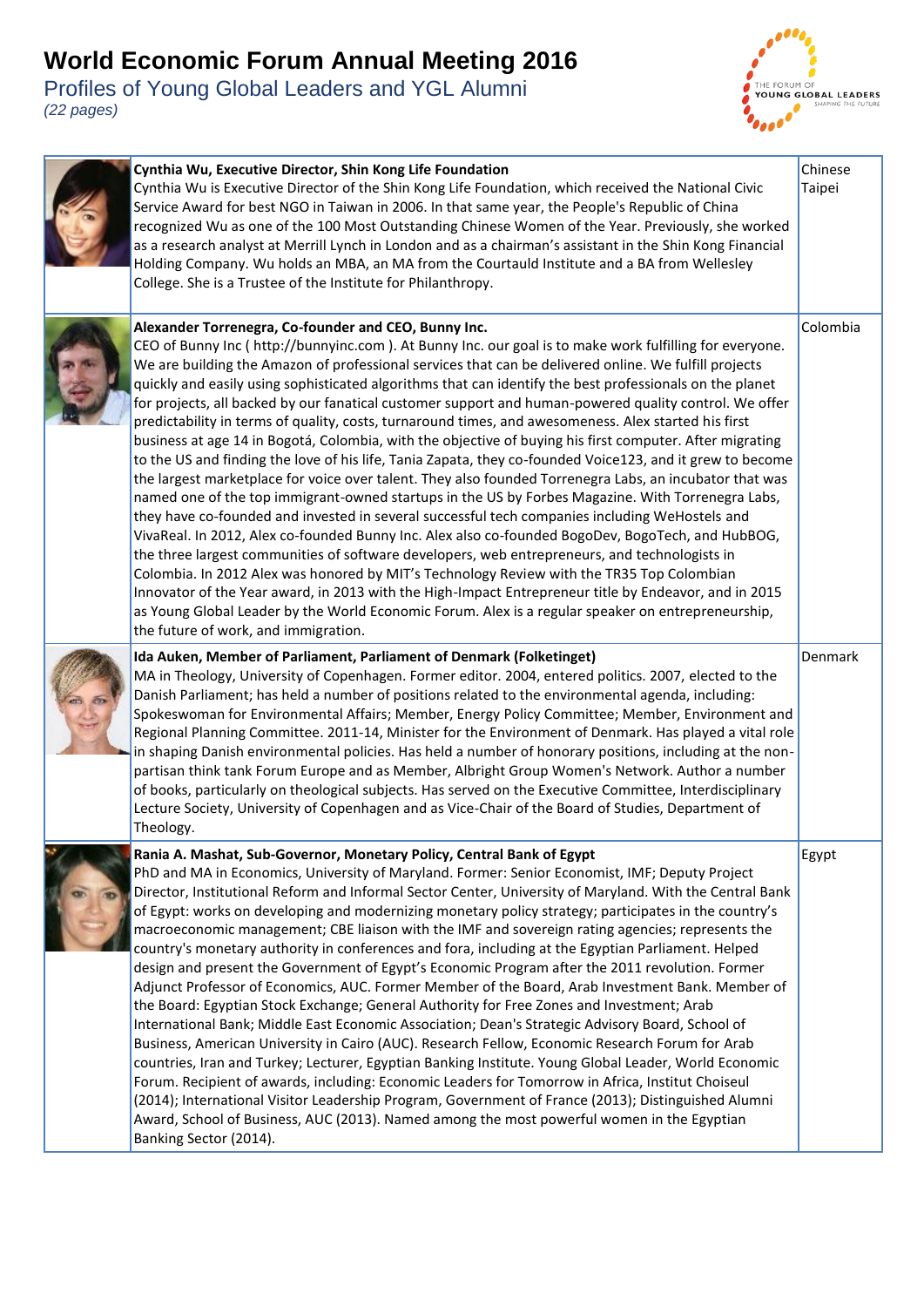Profiles of Young Global Leaders and YGL Alumni *(22 pages)* 

i.



| Christel Heydemann, Senior Vice-President, Strategic Alliances, Schneider Electric SA<br>Christel Heydemann is Senior Vice President Strategic Alliances at Schneider Electric. Her mission is to<br>accelerate the launch and adoption of Internet of Things solutions, thanks to an ecosystem of strategic<br>partners. Prior to this, she spent most of her career in the telecom industry at Alcatel-Lucent where she<br>held a number of executive roles and was most recently member of the Executive Management<br>Committee as Executive VP Human Resources and Transformation. Prior roles include Vice President of<br>the Strategic Alliance with HP based in Palo Alto, California or Chief Sales Officer for Alcatel-Lucent<br>France. She began her career at the Boston Consulting Group in Paris. Christel is a Young Global Leader<br>from the World Economic Forum. She is involved in activities that help integrate young people through<br>education, and she serves on the Board of the Foundation des Ponts promoting entrepreneurship and<br>innovation. A French national, Christel graduated as Engineer from the French Ecole Polytechnique and<br>Ecole Nationale des Ponts et Chaussées. She also graduated from the Global Leadership and Public Policy<br>Program at Harvard Kennedy School. | France  |
|-----------------------------------------------------------------------------------------------------------------------------------------------------------------------------------------------------------------------------------------------------------------------------------------------------------------------------------------------------------------------------------------------------------------------------------------------------------------------------------------------------------------------------------------------------------------------------------------------------------------------------------------------------------------------------------------------------------------------------------------------------------------------------------------------------------------------------------------------------------------------------------------------------------------------------------------------------------------------------------------------------------------------------------------------------------------------------------------------------------------------------------------------------------------------------------------------------------------------------------------------------------------------------------------------------------------------------|---------|
| Raphael Schoentgen, Director, Research and Technologies; Chief Technology Officer; Member of<br>th(), ENGIE<br>MA in Engineering, Ecole des Mines de Paris; MBA, Corps des Mines. Formerly: National Expert to the<br>European Competition Directorate; Head of the Economic Development Department, France's northern<br>region; Adviser for International and European Affairs to the Minister of France in charge of energy,<br>telecommunications and industry; senior executive in a number of companies, including Alcatel-Lucent<br>China, Gas de France Mexico and Degremont France; 2009-14, President, GDF SUEZ China. Currently,<br>Director, Research and Technologies (CTO) and Member of the Executive Committee, ENGIE (formerly<br>GDF SUEZ). Young Global Leader, World Economic Forum. Member, Young Global Leaders of the France-<br>China Foundation and Young Global Leaders of the World Cities Summit.                                                                                                                                                                                                                                                                                                                                                                                               | France  |
| Katinka Barysch, Director, Political Relations, Allianz SE<br>Studies, London School of Economics and LMU Munich. Formerly, helped to build and run the Centre for<br>European Reform (CER), one of Europe's most successful think tanks, London. Since 2013, Director,<br>Political Relations, Allianz, Munich. Strategic Adviser, Munich Security Conference; Young Global Leader,<br>World Economic Forum; Rockefeller Fellow, Trilateral Commission. Editor and Analyst, Economist<br>Intelligence Unit. Consultant, writer and media commentator. Expertise: European economics and<br>politics; trend research and policy advisory.                                                                                                                                                                                                                                                                                                                                                                                                                                                                                                                                                                                                                                                                                   | Germany |
| Dirk Carsten Hoke, Deputy Chief Executive Officer, Airbus Defence and Space<br>Degree in Mechanical Engineering, TU Brunswick, Germany. Formerly, R&D Engineer, Renault, Paris.<br>Since 1994, with Siemens including: railway divisions in Germany, Argentina, Austria, US with regional<br>responsibilities for North and South America and Western Europe; 2002, General Manager, Transrapid<br>Propulsion and Power Supply Division; 2005-08, President, Transportation Systems Group, China; 2008,<br>CEO, Western and Central Africa and Morocco; 2009, CEO Africa; 2011, CEO of Customer Services<br>Division; 2014, CEO Large Drives, Process Industries and Drives Division. Interests: Photography,<br>travelling, languages, sports                                                                                                                                                                                                                                                                                                                                                                                                                                                                                                                                                                              | Germany |
| Zubaida Bai, Founder and Chief Executive Officer, AYZH<br>Master's in Product Development and Design Engineering, Sweden; MBA in Social and Sustainable<br>Enterprises. Expert and leader in engineering design for low-cost health products customized for the<br>developing world. Work at the bottom of the pyramid demonstrates passion for empowering<br>underserved women. Maternal Health Fellow, Ashoka. TED and Echoing Green Fellow.                                                                                                                                                                                                                                                                                                                                                                                                                                                                                                                                                                                                                                                                                                                                                                                                                                                                              | India   |
|                                                                                                                                                                                                                                                                                                                                                                                                                                                                                                                                                                                                                                                                                                                                                                                                                                                                                                                                                                                                                                                                                                                                                                                                                                                                                                                             |         |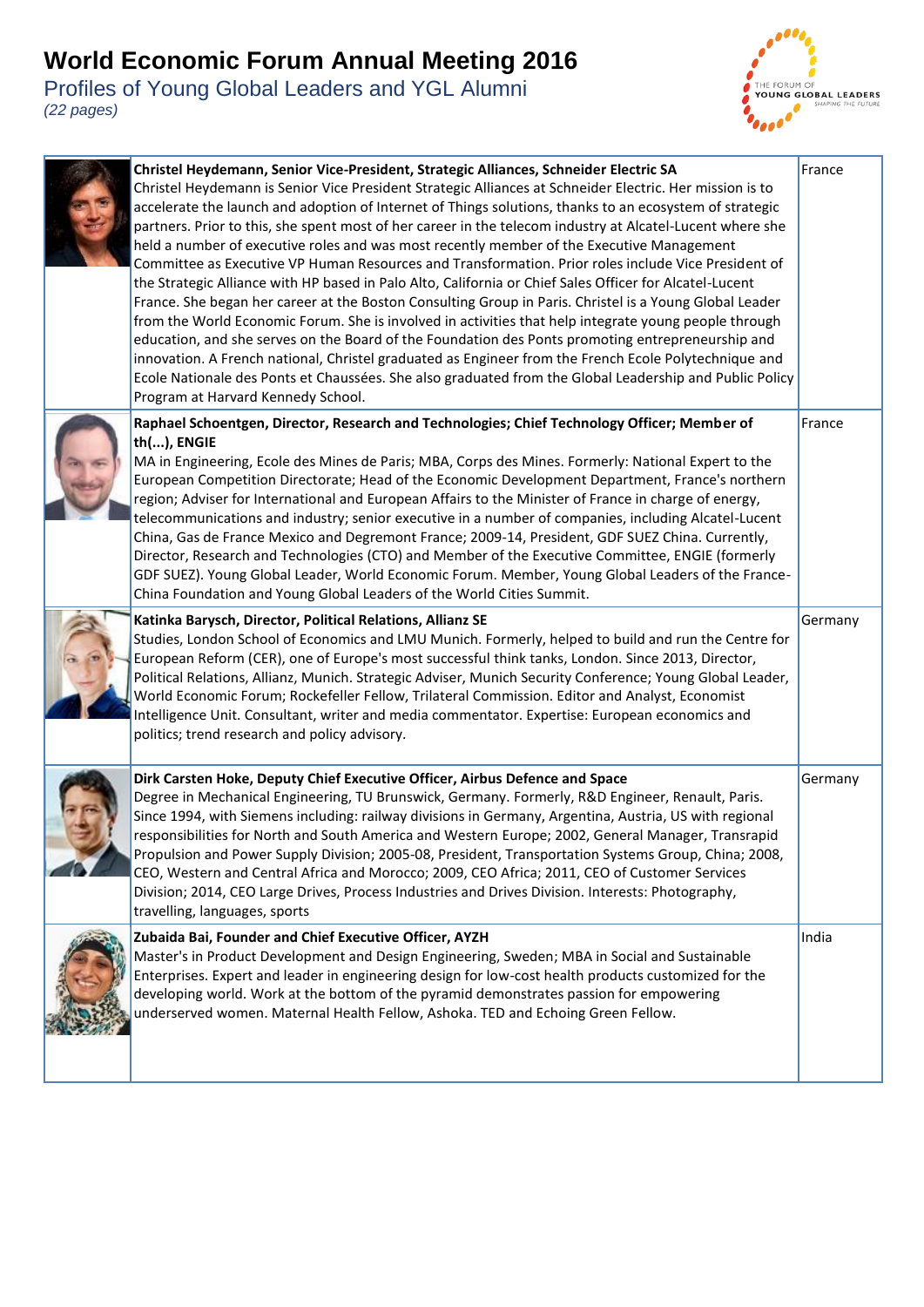

| Ashwin Naik, Entrepreneur, Healthcare and Leadership Group Member, Ashoka: Innovators for the<br><b>Public</b><br>Co-Founder and Director, Vaatsalya, which aims to provide affordable and quality healthcare services to<br>India's underserved, rural, and semi-urban populations; its success has demonstrated the viability and<br>potential of small-medium sized private hospitals to efficiently serve impoverished citizens in India.<br>Member of the Leadership Group, Ashoka: Innovators for the Public.                                                                                                                                                                                                                                                                                                                                                                                                                                                                                                                                                                                                                 | India   |
|-------------------------------------------------------------------------------------------------------------------------------------------------------------------------------------------------------------------------------------------------------------------------------------------------------------------------------------------------------------------------------------------------------------------------------------------------------------------------------------------------------------------------------------------------------------------------------------------------------------------------------------------------------------------------------------------------------------------------------------------------------------------------------------------------------------------------------------------------------------------------------------------------------------------------------------------------------------------------------------------------------------------------------------------------------------------------------------------------------------------------------------|---------|
| Mark Pollock, Collaboration Catalyst and Explorer, Mark Pollock Trust<br>Adventurer, athlete, author and motivational speaker. Unbroken by blindness in 1998, has competed in<br>ultra-endurance races across deserts, mountains and the polar ice caps, including an epic two-month<br>expedition race to the South Pole. Won silver and bronze in rowing at the Commonwealth Games. Since<br>being paralysed by a tragic fall in July 2010, has been exploring the frontiers of recovery from spinal cord<br>injury using own body as a research subject with exercise-based therapies, robotic technology and high-<br>dose electrical stimulation of his legs. Through the Mark Pollock Trust, on a mission to find and connect<br>those people around the world to mainstream what is currently on the fringes. Appointed to the Board<br>of the Christopher and Dana Reeve Foundation. Co-Founder, worldwide running series Run in the Dark.<br>Ambassador, Wings for Life. Author, Making It Happen. Honorary Doctorate, Queen's University Belfast.                                                                         | Ireland |
| Jonathan Adiri, Founder and Chief Executive Officer, Healthy.io<br>MA in Counter Terrorism, Tel Aviv University; graduated as President of the inaugural class of the NASA-<br>based Singularity University. Entrepreneur with a proven track record of executing disruptive innovation<br>across the government and business spheres. While at Singularity University, co-founded car sharing<br>pioneer, www.getaround.com, a 2011 TechCrunch Disrupt winner. 2008, entrusted by Shimon Peres,<br>then President of Israel, to serve as his first Chief Technology Officer. During tenure, devised a creative<br>policy of technological diplomacy, forging a set of global collaborations in the water, space, agro and<br>biomedical fields. Unique experiences led him to develop a management framework entitled "An Era of<br>Permanent Revolution", which stands at the core of advisory role with global leaders. Founder and Chief<br>Executive Officer, healthy.io, an award-winning technology start-up developing advanced image and<br>colour recognition capabilities to enable affordable decentralized healthcare. | Israel  |
| Steve Arora, Head, Japan, Swiss Reinsurance Company Ltd Japan Branch<br>Steve is a member of the class of 2015 Young Global Leaders at the World Economic Forum. He is<br>currently President of Swiss Re in Japan and has a diverse track record. Steve held roles in various<br>industries (Reinsurance, Lending, Leasing, Private Equity), functions (Finance, Risk<br>Management, Underwriting, Product Development, Sales), and locations (USA, Switzerland, Germany,<br>UK, Japan). As a child, he also spent time in Saudi Arabia. Steve is a graduate of Muhlenberg College in<br>Allentown PA with a degree in Economics. His leadership development includes GE Capital Financial<br>Management Program (FMP), Swiss Re Group Management Development Program, and STARS<br>Symposium for Leaders of the Next Generation.                                                                                                                                                                                                                                                                                                  | Japan   |
| Soichiro Minami, Founder and Chief Executive Officer, BizReach<br>Graduate, Tufts University. Former: Founding Member, Rakuten Eagles, a Japanese professional baseball<br>team; Investment Banker, Morgan Stanley. Founder and Chief Executive Officer: BizReach, a premier<br>online professional networking service connecting career-driven Japanese professionals and talent-<br>seeking employers. LUXA, a discovery e-commerce site helping consumers find unique curated products;<br>RegionUP, an APAC version of BizReach based out of Singapore, were launched within BizReach in 2010<br>and 2012, respectively. The group employs over 400 staff representing seven nationalities.                                                                                                                                                                                                                                                                                                                                                                                                                                     | Japan   |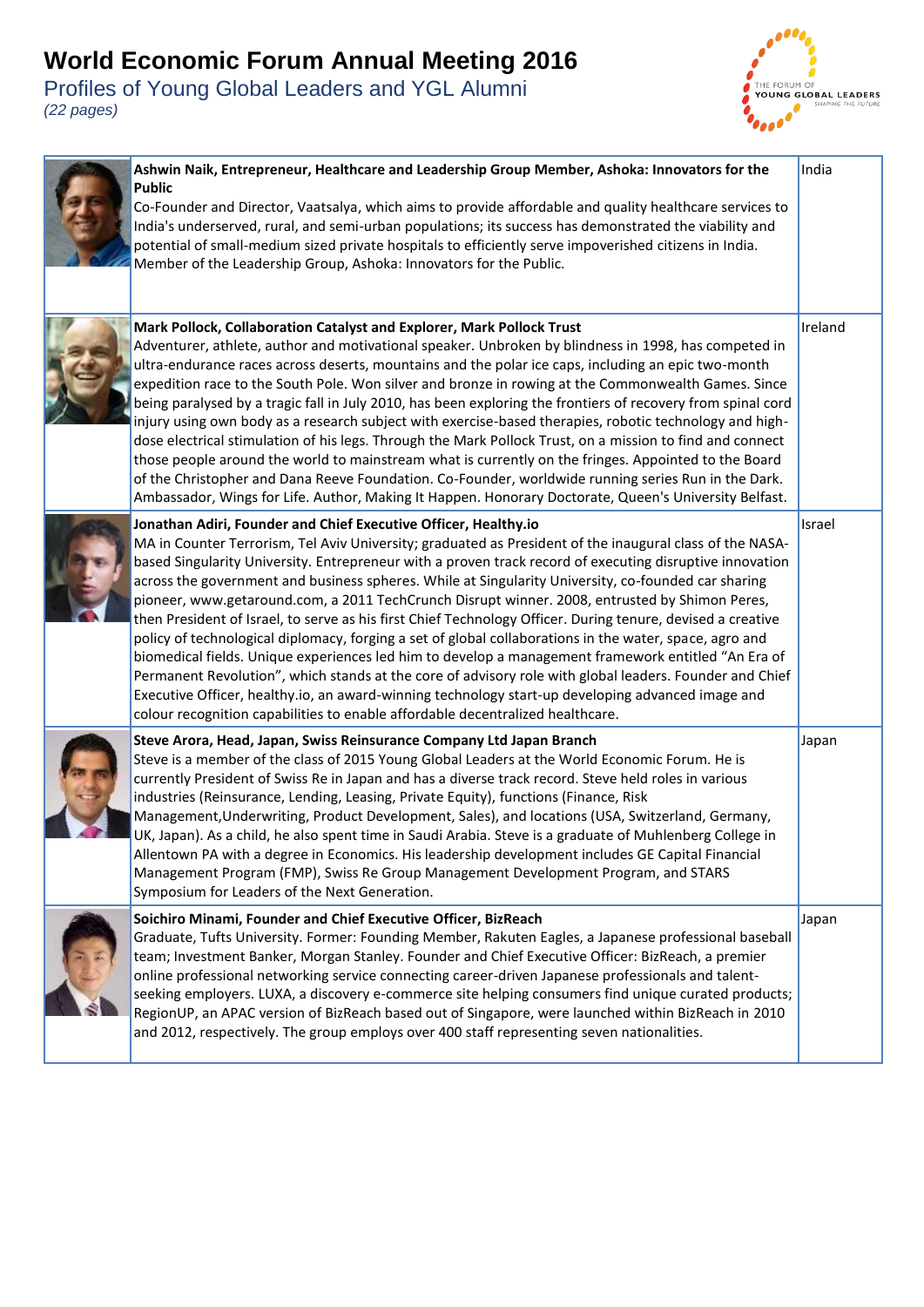

| William H. Saito, Special Adviser, Cabinet Office of Japan<br>Authority on encryption, authentication and biometric technologies. Took up commercial software<br>programming at age 10. Incorporated own company a decade later. Sold the business to Microsoft.<br>2005, moved to Tokyo and founded InTecur. 2012, Council Member on national strategy and policy,<br>National Policy Unit, Japan. From late 2011, Chief Technology Officer, Fukushima Nuclear Accident<br>Independent Investigation Commission. Global Shapers Foundation Board Member, Young Global Leader<br>and Global Agenda Council Member, World Economic Forum. Advises governments. Teaches at<br>universities. Author. 1998, Entrepreneur of the Year, Ernst & Young, NASDAQ and USA Today. One of the<br>"100 Most Influential People for Japan", Nikkei.                                                                                                                                                                                                                                                                                                                                                                                                                                      | Japan    |
|----------------------------------------------------------------------------------------------------------------------------------------------------------------------------------------------------------------------------------------------------------------------------------------------------------------------------------------------------------------------------------------------------------------------------------------------------------------------------------------------------------------------------------------------------------------------------------------------------------------------------------------------------------------------------------------------------------------------------------------------------------------------------------------------------------------------------------------------------------------------------------------------------------------------------------------------------------------------------------------------------------------------------------------------------------------------------------------------------------------------------------------------------------------------------------------------------------------------------------------------------------------------------|----------|
| Guillermo Romo, President, Grupo Mega<br>Guillermo Romo entered the business world at the age of 17 and has since achieved several business<br>successes, including the sale of Tequila Herradura, his family's original business, to Brown-Forman<br>Corporation - a transaction valued US\$ 876 million. In 2003, Romo created Grupo Mega, a holding<br>company that integrates financial services, with assets of US\$ 200 million. Grupo Mega is ranked as the<br>5th largest independent leasing & equipment finance company in Mexico and has an investment rating<br>by Standard & Poor's and Fitch Ratings. Other investments include Agricultural, healthcare,<br>manufacturing, security and real estate, RFO private equity fund. Romo is Chairman of the Board and<br>Chief Executive Officer Grupo Mega and has seats on different boards. He is active in social responsibility<br>projects such as Teleton and Endeavor.                                                                                                                                                                                                                                                                                                                                    | Mexico   |
| Haakon of Norway, Crown Prince of Norway, The Royal Palace<br>BA in Political Science, University of California at Berkeley; Master's in Development Studies, London<br>School of Economics; attended the Foreign Ministry's one-year trainee course. Served in the Royal<br>Norwegian Navy; 1995, graduated from the Norwegian Naval Academy. 1996, served on board a patrol<br>boat. Extensive number of official engagements in Norway. Patron of various Norwegian associations,<br>including the Norwegian International Film Festival, the Norwegian Asthma and Allergy Association and<br>Stavanger Symphony Orchestra. Goodwill Ambassador, United Nations Development Programme;<br>focuses on promoting the Millennium Developmental Goals.                                                                                                                                                                                                                                                                                                                                                                                                                                                                                                                      | Norway   |
| Mette-Marit of Norway, Crown Princess of Norway, The Royal Palace<br>Master's in Management, BI Norwegian Business School; studies in Development Issues, School of<br>Oriental and African Studies, London. Dedicated to youth health and youth empowerment nationally<br>and internationally. 2006, appointed Special Representative for UNAIDS. 2008, invited by UNAIDS to<br>participate in strategic planning of the future AIDS response, and also focused on HIV/AIDS at the<br>Norwegian Agency for Development Cooperation. Patron, Norwegian Red Cross. Member, Global<br>Agenda Council on Healthy New Generation, World Economic Forum. Involved with developing and<br>supporting new models of health interventions to address the most critical health issues for youth,<br>specifically for girls. Also focused on strengthening youth leadership, through participation as Board<br>Member of The Crown Prince and Crown Princess' Fund, which aims to empower youth in Norway.<br>Member of the Board, Global Shapers, World Economic Forum. Young Global Leader, World Economic<br>Forum.                                                                                                                                                               | Norway   |
| Ali J. Siddiqui, Co-Chairman, JS Group<br>BA Economics, Cornell University. Formerly with Crosby, a private equity firm specialized in investing in<br>technology and natural resources, Hong Kong. 2002-03, with JS Investments. 2004, founded JS Private<br>Equity, Pakistan's largest domestic private equity firm; currently, Chairman and CIO. CEO, Mahvash and<br>Jahangir Siddiqui Foundation (MJSF), a grant-making foundation that works in the areas of education,<br>healthcare and social enterprise. MJSF is also a large-scale, direct response agency for major disasters in<br>Pakistan. Has co-founded a number of companies, including: Airblue, Pakistan's second largest airline;<br>Bank Islami, Pakistan's second largest Islamic Bank; JS Bank, Pakistan's fastest growing bank; RAK Ghani<br>Glass, the largest pharmaceutical glass producer in the Middle East; AGSI, a mid-sized steel producer in<br>the Middle East. Former Board Member, Privatisation Commission of Pakistan; Member, Private Sector<br>Advisory Board, Planning Commission of Pakistan. Board Member, Acumen. Visiting Faculty, National<br>School of Public Policy and the National Defence University, Pakistan. Executive-in-Residence, College of<br>William and Mary. | Pakistan |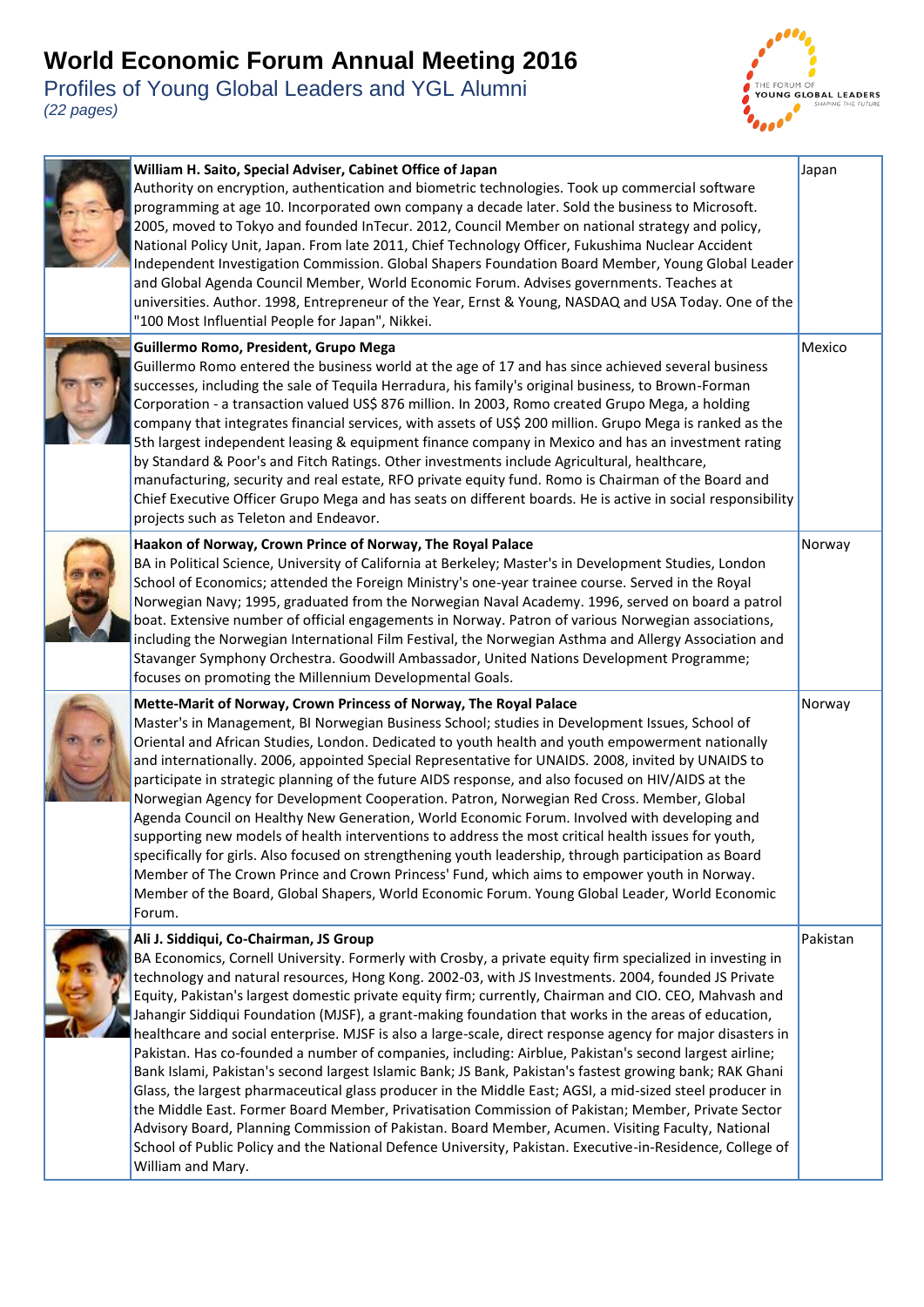

| Anthony Smare, Chairman, Nambawan Super Limited<br>Lawyer, geologist, company director, entrepreneur, investor, and social entrepreneur. Former partner,<br>Australian law firm Allens Arthur Robinson. Chairman, superannuation fund Nambawan Super. Founder,<br>leadership organization Kumul Foundation and rural development organization Lek Natin Foundation.<br>Holds or has held company directorships and investments in mining, insurance, telecommunications,<br>retail, microfinance, banking and pharmaceutical industries. Outstanding Young Alumnus (2010),<br>Queensland University of Technology.                                                                                                                                                                                                                                                                                                                                                                                                                                                                                                                                                                                                                                                                                            | Papua New<br>Guinea              |
|---------------------------------------------------------------------------------------------------------------------------------------------------------------------------------------------------------------------------------------------------------------------------------------------------------------------------------------------------------------------------------------------------------------------------------------------------------------------------------------------------------------------------------------------------------------------------------------------------------------------------------------------------------------------------------------------------------------------------------------------------------------------------------------------------------------------------------------------------------------------------------------------------------------------------------------------------------------------------------------------------------------------------------------------------------------------------------------------------------------------------------------------------------------------------------------------------------------------------------------------------------------------------------------------------------------|----------------------------------|
| Helen Hai, Goodwill Ambassador, United Nations Industrial Development Organization (UNIDO)<br>BA in Actuarial Science and MSc in Actuarial Management, City University in London; EMBA, TIEMBA.<br>Business executive and an expert in the field of development. Fifteen years' international experience in<br>FTSE100 companies, including with: Zurich Financial Services (ZFS) Group, China; Jardine Lloyd<br>Thompton Group, London. 2011, set up Huajian Company, a designer shoe producer, in Addis Ababa,<br>Ethiopia as Vice-President and CEO of overseas operation. Goodwill Ambassador for the United Nations<br>Industrial Development Organization. CEO, Made in Africa Initiative; Adviser to the governments of<br>Ethiopia, Rwanda, and Senegal for investment promotion and industrialization. Senior Adviser, IFC on<br>South-South cooperation. Works closely with DFID, World Bank, Gates foundation, Tony Blair African<br>Governance Initiative, Trade Mark East Africa and other development institutions for promoting job<br>generation, poverty reduction and sustainable industrialization in Africa. Has participated actively in<br>global forums, providing personal experiences as a private entrepreneur with successful experiences in<br>setting up new business in Africa. | People's<br>Republic of<br>China |
| Andrea Pasinetti, Founder and Chief Executive Officer, Teach for China<br>Andrea Pasinetti is the Founder and Chief Executive Officer of Teach For China (TFC). In 2008, during a<br>year of study at Tsinghua University's, Pasinetti traveled to seven provinces in China in an effort to<br>understand the contours of educational inequity throughout the country. During his travels, he spent<br>time in more than 300 schools, talking to students, teachers, principals and education officials. Moved<br>by the magnitude of the problem, he founded TFC to aid in China's ongoing effort to bring quality<br>educational resources to all children, irrespective of where they are born. In five years, more than 450<br>TFC fellows have served in low-income Chinese schools and impacted more than 70,000 students. In<br>2011, he was recognized as the most influential foreign citizen residing in China by China Newsweek<br>Magazine. Pasinetti studied at the Woodrow Wilson School of Public and International Affairs at<br>Princeton University, where he focused on education in Chinese rural reform policies.                                                                                                                                                                        | People's<br>Republic of<br>China |
| Tian Ning, Chairman and Chief Executive Officer, Zhejiang Panshi Information & Technology Co. Ltd<br>2000, graduate, Zhejiang University. Formerly, held a number of positions, including: Secretary-General,<br>Hangzhou International Chamber of Commerce; Vice-Chairman, Hangzhou Information Association;<br>Assistant Secretary-General, Political Consultative Conference. Currently, Chairman and Chief Executive<br>Officer, Zhejiang Panshi Information & Technology. Founded in 1999, the company today is the largest<br>Chinese web alliance. With over 1,000 leading technology engineers, it serves the internet advertising<br>industry by providing marketing services for Chinese network alliance promotion around the world.                                                                                                                                                                                                                                                                                                                                                                                                                                                                                                                                                               | People's<br>Republic of<br>China |
| Tong Zhilei, Chairman and Chief Executive Officer, ChineseAll<br>1993-98, Bachelor's degrees in Engineering, Management and Law, Tsinghua University; 2000, IMBA,<br>Tsinghua-MIT joint international MBA programme. 1999, founded Fanso, an education portal; until<br>2000, CEO. Later, with TideTime Group as COO; 2001-03, Chairman, TideTime Technology. 2000, set up<br>ChineseAll; since 2000, Chairman and CEO. General Secretary, China Youth Federation of Education.<br>Member, Beijing Youth Federation. Deputy, 15th Dongcheng People's Congresses. Vice-Chairman:<br>Dongcheng Youth Federation; China Copyright Association. General Secretary, Chinese Online Anti-<br>Piracy Union. Recipient of awards. Expertise: copyrights, digital libraries, education information<br>technology, network operation and areas related to publishing.                                                                                                                                                                                                                                                                                                                                                                                                                                                   | People's<br>Republic of<br>China |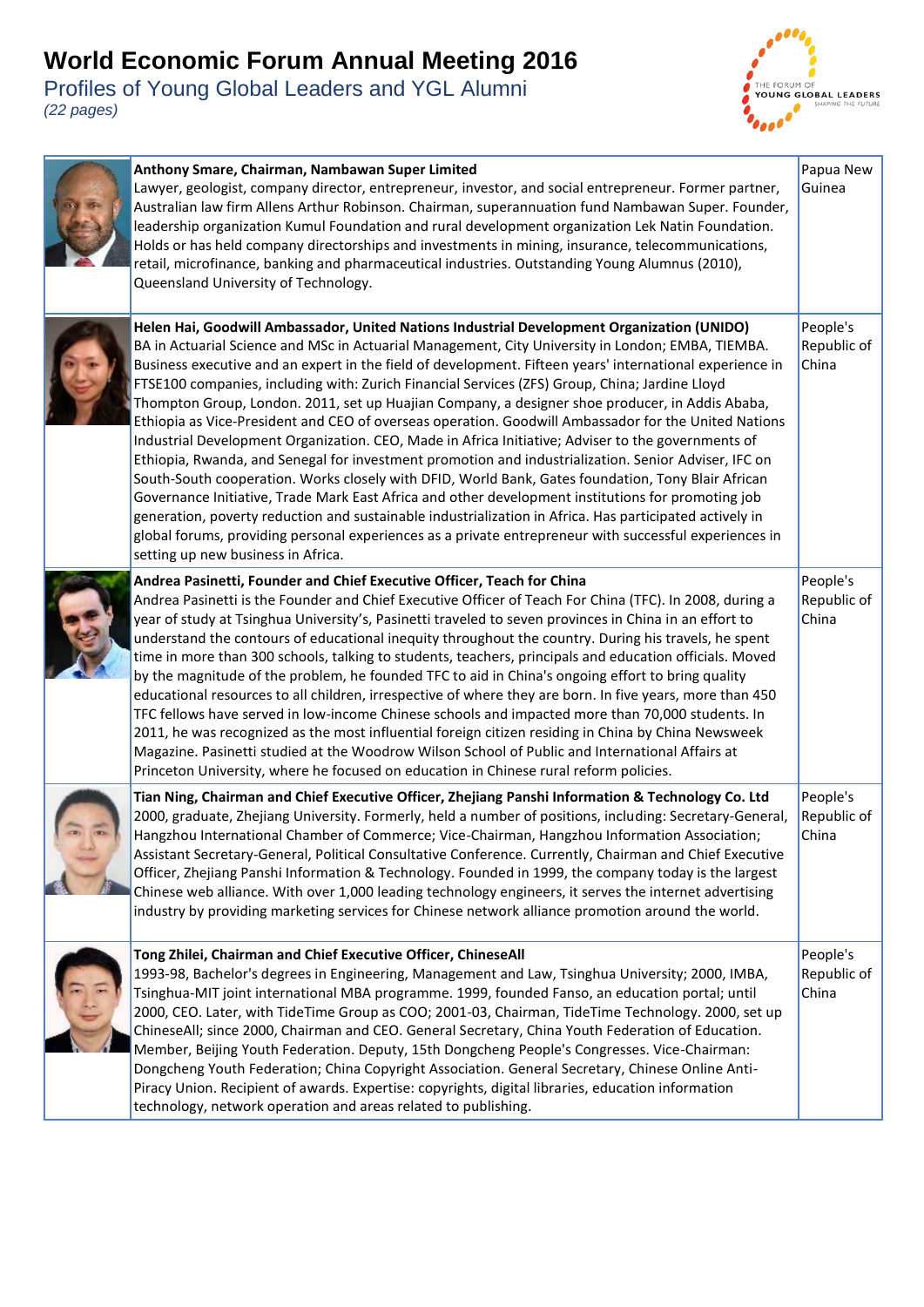

| Wan Tailei, Head, International Cooperation Department and Market Innovation Department,<br><b>National Association of Financial Market Institutional Investors (NAFMII)</b><br>Graduate, China Foreign Affairs College. Formerly, five years with the Chinese Foreign Affairs Ministry;<br>Investment Banker, Citics, the largest investment bank in China. Currently with NAFMII, focusing on<br>promoting financial market reform and innovation, in particular, opening and integrating with global<br>markets. Interests: international politics and economics, social development and harmony between<br>religions.                                                                                                                                                                                                                                                                                                                                                                                                                                                                                                                                                                                                                                                                                                                                                                                                                                           | People's<br>Republic of<br>China |
|---------------------------------------------------------------------------------------------------------------------------------------------------------------------------------------------------------------------------------------------------------------------------------------------------------------------------------------------------------------------------------------------------------------------------------------------------------------------------------------------------------------------------------------------------------------------------------------------------------------------------------------------------------------------------------------------------------------------------------------------------------------------------------------------------------------------------------------------------------------------------------------------------------------------------------------------------------------------------------------------------------------------------------------------------------------------------------------------------------------------------------------------------------------------------------------------------------------------------------------------------------------------------------------------------------------------------------------------------------------------------------------------------------------------------------------------------------------------|----------------------------------|
| Brian A. Wong, Vice-President, Chairman's Office, Alibaba Group Holding Limited<br>Brian presently serves as a Vice President and Special Assistant to the Chairman of the Alibaba Group. As<br>the 52nd employee, he played a myriad of roles during the Alibaba.com's development including Chief<br>Web Producer, Senior Director of Strategic Business Development, VP of Global Sales, and VP of Supplier<br>Development. During that time Brian established and managed numerous businesses units in China,<br>India, US, SE Asia, Europe and the Middle East. During his time away from Alibaba, he was an angel<br>investor in ecommerce and digital media-related start-ups in Greater China region, and served as the<br>CEO of one of his portfolio companies, alive.cn/alivenotdead.com, an online celebrity network for<br>creative collaborations and endorsements through social media. In addition, Brian held roles as an<br>executive at the McGraw-Hill Companies, as a management consultant, and as Special Assistant to<br>Mayor Willie L. Brown of San Francisco. Brian grew up in Palo Alto, CA, and earned his BA from<br>Swarthmore College, a Master's Certificate from The Hopkins(SAIS)-Nanjing Center, and an MBA from<br>The Wharton School. He is a World Economic Forum Young Global Leader, a member of the Wharton<br>Executive Alumni Board, the Hong Kong Forum, AngelVest Group, and a board member of the 1990<br>Institute. | People's<br>Republic of<br>China |
| Luis Felipe Carrillo, President and Chief Executive Officer, GE Andean and Caribbean, GE<br>1988, Bachelor's in Electrical Engineering, Simon Bolivar University, Venezuela; MBA, Pontificia<br>Universidad Catolica del Perú and Maastricht School of Management, The Netherlands. Green Belt<br>Certification. Formerly: Planning Engineer, HV grid, Luz del Sur, an electrical utility serving Lima; 2000,<br>joined GE as Member, Technical Sales Leadership Programme for the industrial systems business in Peru;<br>later, General Manager, GE Consumer and Industrial (C&I) operations, Peru and then the Southern Cone<br>of Latin America; General Manager, Energy Industrial Solutions, Venezuela, Peru, Chile, Bolivia,<br>Argentina, Uruguay and Paraguay, providing strategic guidance and commercial viability analysis for all<br>of the Industrial Solutions operations in these markets; General Manager, GE Peru, Bolivia and Ecuador,<br>providing a special strategic vision to the business. Currently, President and CEO, Andean and Caribbean<br>regions, GE. Responsible for the growth and development of the company in Peru, Bolivia, Ecuador,<br>Colombia, Venezuela, Central America and the Caribbean regions, working together with the businesses<br>and areas. Expertise: logistics, development of electrical distribution strategies and product sales<br>management.                                                           | Peru                             |
| Earl M. Valencia, Founder and Adviser, IdeaSpace Foundation<br>President and Co-Founder, IdeaSpace Foundation, a non profit incubator and accelerator focused on<br>supporting early stage science and technology startup companies that solves on emerging market needs.<br>Ideaspace is supported by First Pacific, one of the largest infrastructure groups in Southeast Asia. Former<br>Business Incubation Manager at Cisco's Emerging Tech Group in Silicon Valley and Senior Engineer at<br>Raytheon Space and Airborne Systems. Worked at VC firms Investor Growth Capital and H&Q Asia<br>Pacific. BSc (Hons) in Electrical Engineering, Boston University; Master's in Systems Engineering, Cornell<br>University; MBA, Stanford Graduate School of Business; certificates in Global and Public Management.                                                                                                                                                                                                                                                                                                                                                                                                                                                                                                                                                                                                                                               | Philippines                      |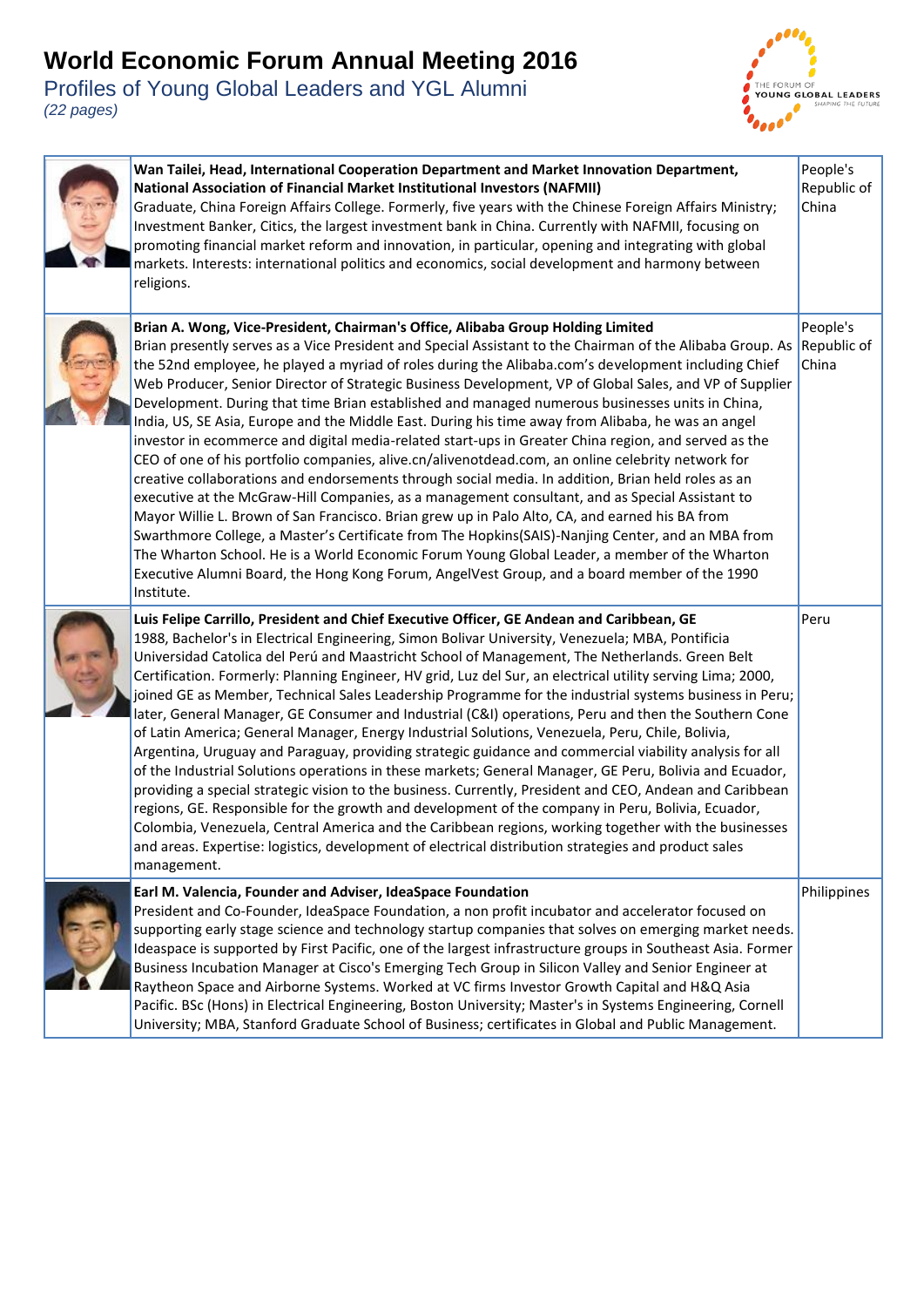

| Michal Krupinski, Managing Director, Bank of America Merrill Lynch<br>MA (Hons) in European Economy, Catholic Univ. of Louvain, Belgium; MSc in Int'l Economics, Warsaw<br>School of Economics; MBA, Columbia Univ. Economist. 2003-06, Adviser, General Secretariat/UEN<br>Group, European Parliament. 2006-07, Deputy Minister of State Treasury of Poland; resp. for leading<br>programme of consolidation, liberalization and deregulation of the electricity industry, increasing value<br>of the sector. October 2008, Alternate Executive Director, World Bank Group. Regular contributor,<br>European daily newspapers on topics related to economics and business; speaker at numerous<br>international conferences and events.                                                                                                                                                                                                                                                                                                                                                                                                             | Poland                |
|------------------------------------------------------------------------------------------------------------------------------------------------------------------------------------------------------------------------------------------------------------------------------------------------------------------------------------------------------------------------------------------------------------------------------------------------------------------------------------------------------------------------------------------------------------------------------------------------------------------------------------------------------------------------------------------------------------------------------------------------------------------------------------------------------------------------------------------------------------------------------------------------------------------------------------------------------------------------------------------------------------------------------------------------------------------------------------------------------------------------------------------------------|-----------------------|
| Vuk Jeremic, President, Center for International Relations and Sustainable Development (CIRSD)<br>Vuk Jeremic is the President of the Center for International Relations and Sustainable Development<br>(CIRSD), an international think tank based in Belgrade and New York. In June 2012, he was directly<br>elected by the majority of world nations to the post of President of the 67th session of the UN General<br>Assembly. During his term, he played a leading role in steering the UN towards the establishment of the<br>post-2015 sustainable development agenda, and facilitated the adoption of the breakthrough Arms<br>Trade Treaty. Jeremic served as Serbia's Foreign Minister from 2007 to 2012. In 2007, he chaired the<br>Council of Europe's Committee of Ministers, and from 2011 to 2012, he led Serbia's successful campaign<br>to preside over the OSCE in 2015. Jeremic was elected President of the Serbian Tennis Federation in<br>2011 and appointed to the Leadership Council of the UN Sustainable Development Solutions Network in<br>2014. He is a graduate of the University of Cambridge and Harvard University. | Republic of<br>Serbia |
| Clare Akamanzi, Chief Operating Officer, Rwanda Development Board (RDB)<br>Law degree, Uganda; Master's in International Trade and Investment Policy, South Africa and the<br>Netherlands. International trade and investment lawyer. Former: Rwanda's commercial diplomat,<br>London; trade negotiator for the Government of Rwanda, World Trade Organization, Geneva. 2006-08,<br>Deputy Director-General, Rwanda Investment and Export Promotion Agency (RIEPA). With Rwanda<br>Development Board (RDB), a government institution in charge of accelerating economic growth and<br>development in Rwanda: former Deputy Chief Executive Officer, Business Operations and Services, in<br>charge of investment promotion, export promotion, enterprise development and business facilitation<br>through investment climate reform, company registration and environmental clearances; currently,<br>Chief Operating Officer.                                                                                                                                                                                                                       | Rwanda                |
| Nabeel M. Amudi, President, Ports Authority, Ministry of Transport of Saudi Arabia<br>Bachelor's in Chemical Engineering, Stanford; graduate, Exec. Program, Graduate School of Business,<br>Stanford; JD (Hons), Harvard. Former: Manager, Long Range Planning and Associate General Counsel,<br>Aramco Services Company (ASC); President, Saudi Refining. Currently, President, ASC, a subsidiary of<br>Saudi Aramco. Member: New York State Bar Association; Board of Trustees, The Awty International<br>School; Advisory Board, Center for Global Business Studies, Penn State's Smeal College of Business; Exec.<br>Committee, Harvard Law School Association of Arabia.                                                                                                                                                                                                                                                                                                                                                                                                                                                                       | Saudi<br>Arabia       |
| Gassan Kibsi, Director, McKinsey & Company<br>BSc in Industrial Engineering, Georgia Institute of Technology; MSc (Hons) in Operations Research and<br>MBA (Hons) in Strategic Management, MIT. Former Director of Strategy and Business Development,<br>WorldSpace Management Corporation. 1997, joined McKinsey, Washington DC; currently, Director,<br>McKinsey and Company and Managing Partner, Saudi Arabia Office; leads the Public Sector Practice,<br>which focuses on areas of economic and social development and public policy; also co-leads the Energy<br>Practice in the Middle East with a focus on upstream oil and gas. Author of various articles. Recipient of<br>awards, including: National Achievement Award, Yemen.                                                                                                                                                                                                                                                                                                                                                                                                          | Saudi<br>Arabia       |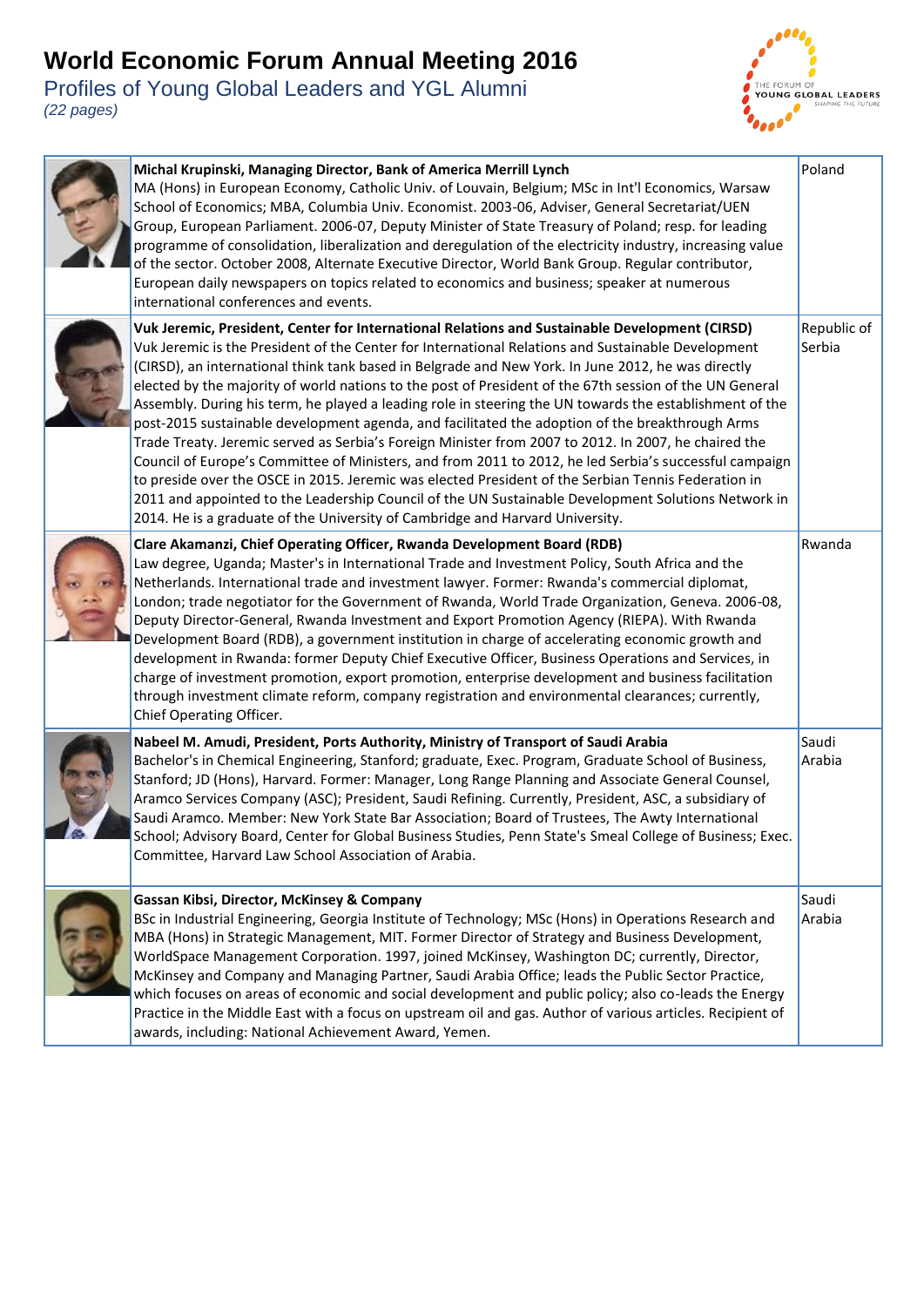



| Amadou Hott, Chief Executive Officer, Sovereign Wealth Fund of Senegal for Strategic Investments<br>(FONSIS)<br>Amadou Hott serves since 2013 as founding CEO of FONSIS (Sovereign Wealth Fund of Senegal) which<br>manages government assets and invest in projects. He is a Special Adviser of Mr. President and was<br>Chairman of AIBD, Senegal's new international airport project. Prior FONSIS, Hott spent over 15 years in<br>investment banking (New York, London, Dubai, Lagos) and at UBA Capital Lagos where he was CEO. Hott<br>co-founded Dangote Capital. Hott was nominated Young Global Leader by the World Economic Forum in<br>2012. He was twice a Volunteer of the UN's TOKTEN's program, lecturing maths and finance at the<br>University Gaston Berger of Saint Louis in Senegal. Hott holds undergraduate and Master's degrees in<br>applied maths, economics and finance from Louis Pasteur University of Strasbourg and Paris Sorbonne,<br>and was an exchange student at New York University.                                                                               | Senegal      |
|--------------------------------------------------------------------------------------------------------------------------------------------------------------------------------------------------------------------------------------------------------------------------------------------------------------------------------------------------------------------------------------------------------------------------------------------------------------------------------------------------------------------------------------------------------------------------------------------------------------------------------------------------------------------------------------------------------------------------------------------------------------------------------------------------------------------------------------------------------------------------------------------------------------------------------------------------------------------------------------------------------------------------------------------------------------------------------------------------------|--------------|
| Anna Marrs, Chief Executive Officer, Commercial and Private Banking, Standard Chartered Bank<br>Undergraduate degree, Northwestern University, Chicago; MBA, London Business School. Formerly:<br>started career at D. E. Shaw, a New York-based investment firm; chief executive officer, a financial<br>information company based in London. 2003, Partner, Banking Practice, McKinsey & Company. 2012,<br>joined Standard Chartered Bank as Group Head, Strategy and Corporate Development; currently, Head,<br>Commercial and Private Banking Clients segments globally, Standard Chartered.                                                                                                                                                                                                                                                                                                                                                                                                                                                                                                       | Singapore    |
| Park Yu-Hyun, Founder, iZ HERO Lab<br>Doctorate in Biostatistics, Harvard University. 2010, co-founded infollutionZERO, a non-profit<br>organization in South Korea that focuses on raising public awareness of infollution (information<br>pollution), providing digital citizenship education for youth, and shaping public policy on internet safety<br>for children. Director, Academic Projects, President's Office, Nanyang Technological University.<br>Eisenhower Fellow (Multi-Nation Program); Ashoka Fellow. Young Global Leader, World Economic<br>Forum. Recipient, awards and honours, including: two international UNESCO prizes (2012 and 2013). Has<br>worked with the City of Seoul, ICT/media companies, and the Korean government in order to set policies<br>and practices to protect children from inappropriate, age-restricted online materials; has worked with<br>UNESCO and SEAMEO INNOTECH to set regional policy recommendations for promoting digital<br>citizenship in the Asia-Pacific region. Developed the iZ HERO programme, a leading cyber wellness<br>programme. | Singapore    |
| Anton du Plessis, Executive Director, Institute for Security Studies (ISS)<br>Anton is a criminal justice and counter-terrorism legal expert, and managing director of the Institute for<br>Security Studies (ISS). He previously served with the United Nations Office on Drugs and Crime, and as a<br>senior prosecutor in South Africa. Anton has three law degrees, and has worked on human security,<br>international criminal justice and rule of law issues in more than 20 African countries. He was an expert<br>adviser to various UN entities and international organizations. He is a World Economic Forum (WEF)<br>Young Global Leader, Member of the WEF Global Agenda Council on Fragility, Violence and Conflict; and<br>the WEF Meta Council on the Illicit Economy. Anton has published widely, including an Oxford University<br>Press book on counter-terrorism law and practice and is a regular media commentator and conference<br>speaker on counter-terrorism, organised crime, rule of law, security and development He is a<br>competitive cyclist and marathon runner.     | South Africa |
| Nneka Mobisson-Etuk, Executive Director, Institute for Healthcare Improvement<br>Bachelor's in Mech. Engineering, MIT; MPH, Emory Univ. Rollins School of Public Health; MD and MBA,<br>Yale Univ. Paediatrics residency, Children's Hospital, Philadelphia. Formerly: VP, Community Health and<br>Population Health Management, Connecticut Hospital Assoc.; Consultant, McKinsey & Co., primarily on<br>strategy development for payors and providers, healthcare IT and pharmaceutical companies; worked<br>on investing in private healthcare in resource-poor countries and developing the healthcare strategy for<br>Africa, World Bank; at Merck and Co., CDC and SFH. Currently, Exec. Director, Institute for Healthcare<br>Improvement (IHI). Has led efforts to expand IHI's commitment to driving improvements in the delivery<br>of quality healthcare. Co-Founder, Anadach Group, a healthcare consulting firm.                                                                                                                                                                          | South Africa |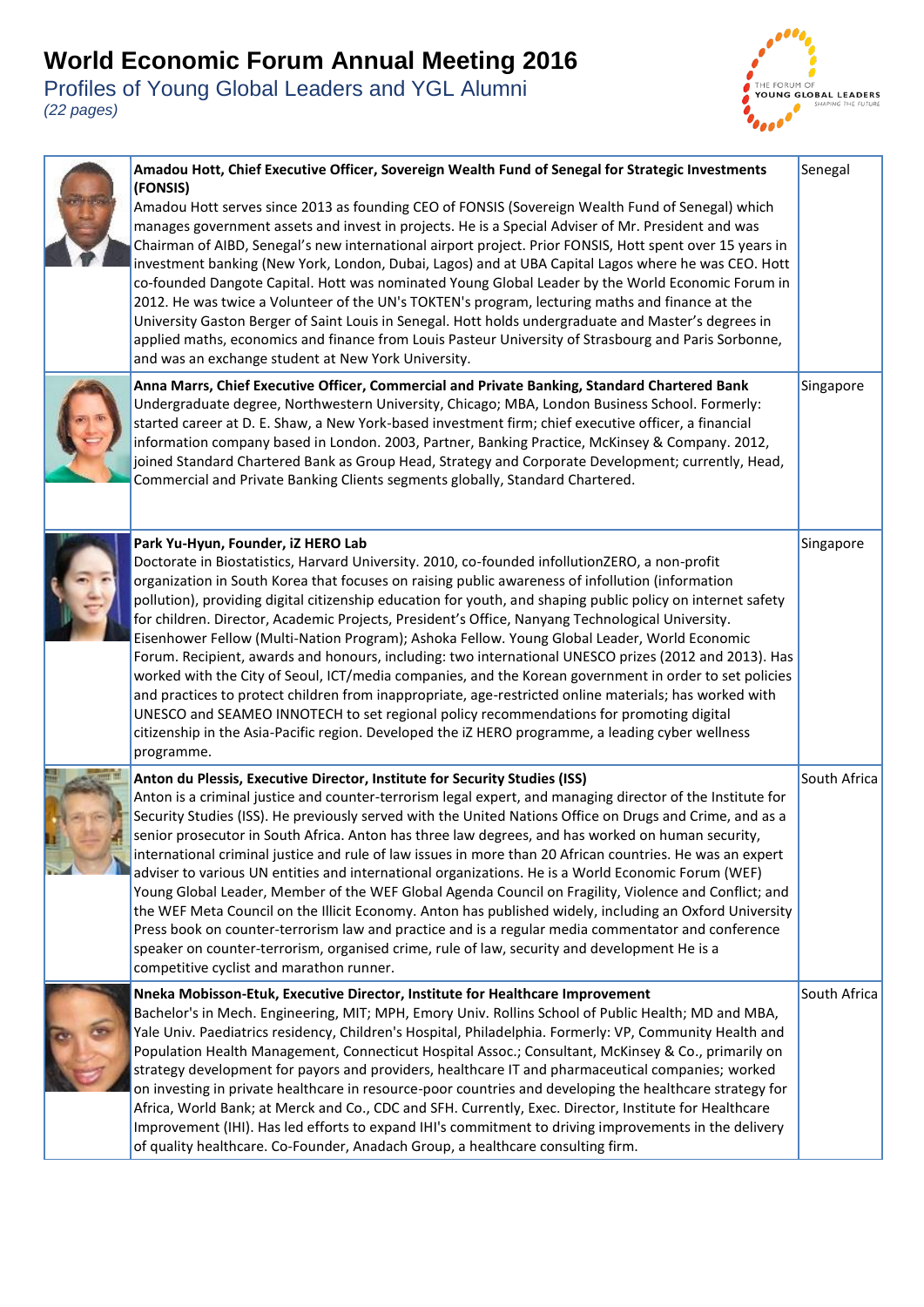

| James Mwangi, Executive Director, Dalberg<br>Degree in Economics, Harvard University. Formerly, Consultant serving clients in the financial services<br>sector, McKinsey & Company. With Dalberg: has served a wide range of clients, including national<br>governments, multilateral institutions, private foundations, investors and corporations across Africa and<br>the world; currently Managing Partner, Dalberg Global Development Advisors, oversees activities across<br>10 offices employing over 100 consultants around the world. Recipient of Archbishop Tutu fellowship<br>extended to 20 young African leaders each year by the African Leadership Institute.                                                                                                                                                                                                                                                                                                                                                                                                                                                                                                                                                                                   | South Africa |
|-----------------------------------------------------------------------------------------------------------------------------------------------------------------------------------------------------------------------------------------------------------------------------------------------------------------------------------------------------------------------------------------------------------------------------------------------------------------------------------------------------------------------------------------------------------------------------------------------------------------------------------------------------------------------------------------------------------------------------------------------------------------------------------------------------------------------------------------------------------------------------------------------------------------------------------------------------------------------------------------------------------------------------------------------------------------------------------------------------------------------------------------------------------------------------------------------------------------------------------------------------------------|--------------|
| Hanli Prinsloo, Founder and Chief Executive Officer, I AM WATER Foundation<br>Background in acting and documentary filmmaking; documentary work has taken her into the frontlines<br>of social political conflict all over Africa, from Burundi to Uganda, and South Africa to Zimbabwe.<br>Founder and Chief Executive Officer, I AM WATER, an ocean conservation organization focusing on the<br>human experience. Shares love of the ocean through courses, public speaking, films and expeditions.<br>Has trained an array of top athletes, including rugby players, swimmers and surfers. Eleven-time South<br>African freediving record holder.                                                                                                                                                                                                                                                                                                                                                                                                                                                                                                                                                                                                           | South Africa |
| Asanga Abeyagoonasekera, Adviser to the Minister of Finance, Ministry of Finance and Planning of Sri<br>Lanka<br>BSc in Computer Science; MBA; Executive education, Harvard Kennedy School. Formerly: Adviser to the<br>Minister of External Affairs and Executive Director, Lakshman Kadirgamar Institute for International<br>Relations and Strategic Studies (National Think Tank); Director-General, BIDTI, a diplomatic training<br>institute; Chairman, Foreign Employment Agency and Fishery Harbours Corporation; worked in the<br>private sector with Sri Lanka Telecom and Hutchison. Currently: Adviser to the Minister of Finance;<br>International Columnist and Commentator. Founder and Chairman, Diri Saviya Foundation. Founding<br>Curator, Global Shapers Colombo Hub. Country Chair, Global Dignity.                                                                                                                                                                                                                                                                                                                                                                                                                                        | Sri Lanka    |
| Bengi Korkmaz, Partner, McKinsey & Company<br>passionate about: -media industry -emerging markets technology adoption -women empowerment -<br>education-to-employment                                                                                                                                                                                                                                                                                                                                                                                                                                                                                                                                                                                                                                                                                                                                                                                                                                                                                                                                                                                                                                                                                           | Turkey       |
| Safak Pavey, Member of Parliament, Parliament of Turkey (National Assembly)<br>Bachelor's in International Relations and Post-Graduate Degree, London School of Economics.<br>Background embraces humanitarian affairs, human rights, security and diplomacy with an expertise in<br>the field of communications and resource mobilization. Formerly: Head of Secretariat, UN High<br>Commissioner for Human Rights; with the UN Refugee Agency both as External Relations Expert at its<br>HQs as well as on assignments in the Middle East, South-West Asia and Central/Eastern Europe. Since<br>June 2011, Member of the Turkish Parliament, representing Istanbul for the social democrat party CHP.<br>Has served as the Deputy Speaker of the Parliament and Vice-Chair of Turkey-EU Accession Committee.<br>NATO Parliamentary Assembly Member and United Nations Independent Human Rights Expert, UN<br>CRPD. Former Columnist, Agos Weekly. Author of three books. Recipient: 2014 Secularist of the Year<br>Award, British National Secular Society; Outstanding Young Person of the World Award, Junior Chamber<br>International; 2012 International Woman of Courage Award, US Secretary of State Hillary Clinton and<br>First Lady Michelle Obama. | Turkey       |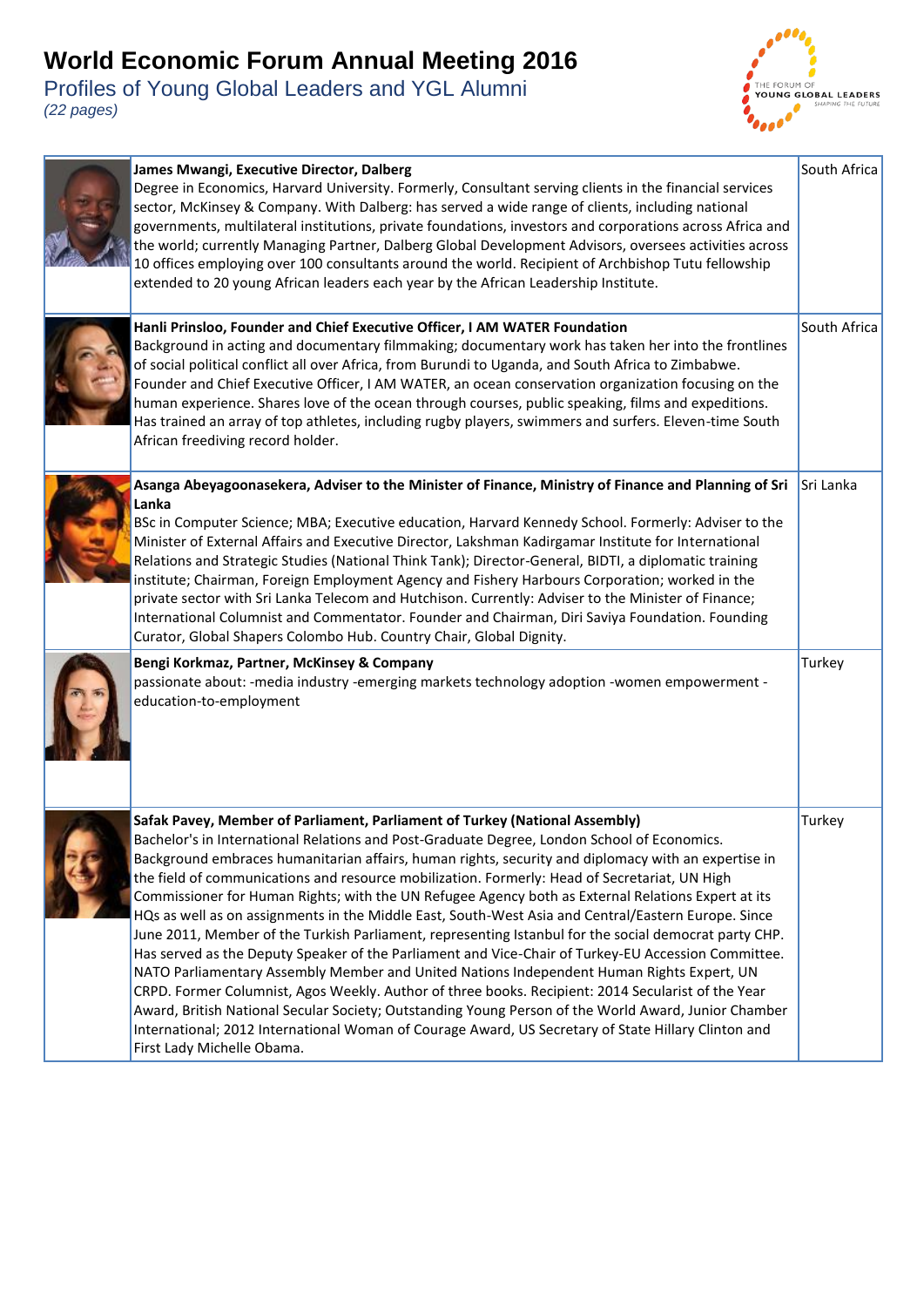

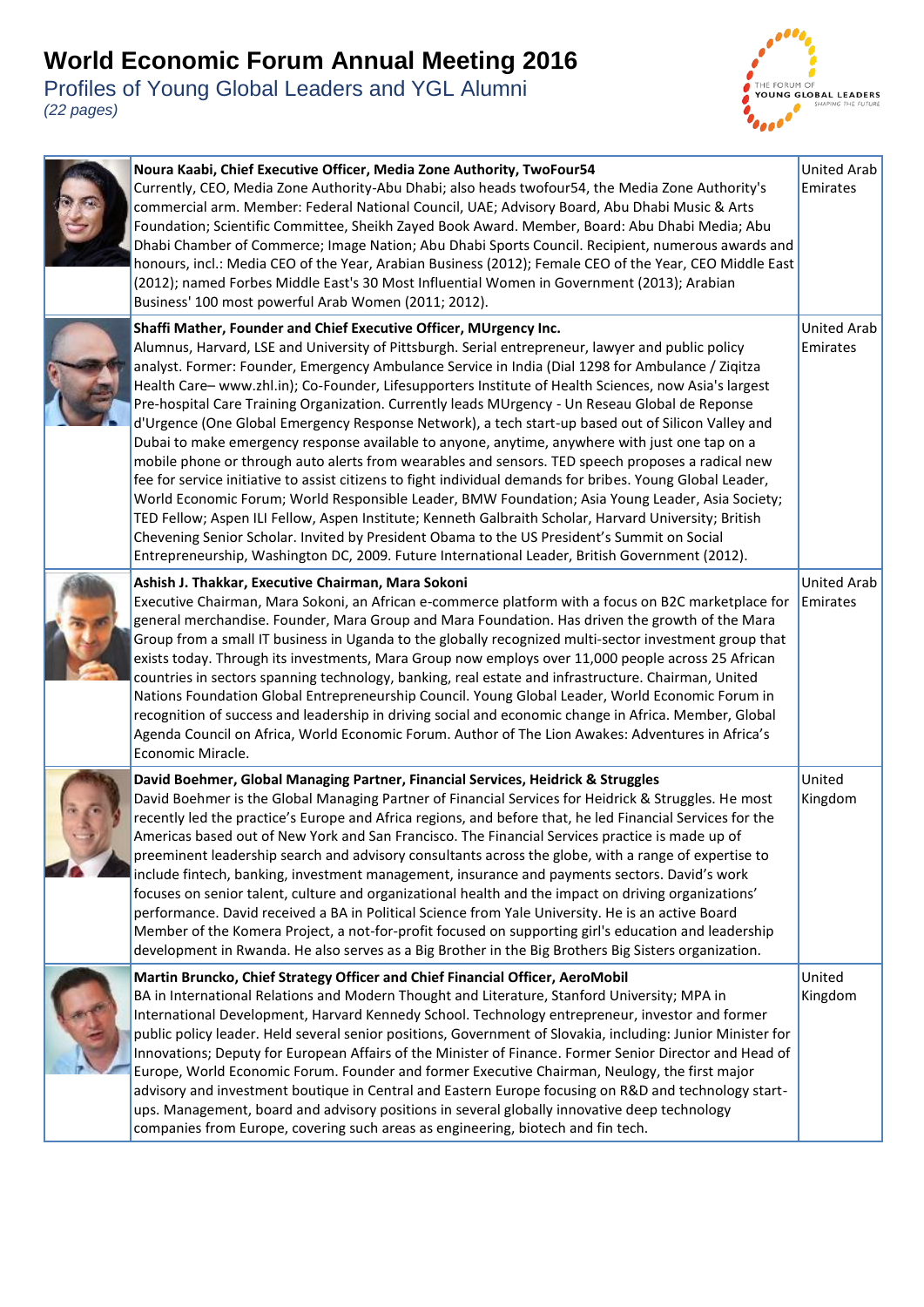



| Jane Burston, Head, Climate and Environment, National Physical Laboratory (NPL)<br>Degree in Philosophy, University of Cambridge. Former Founder and CEO, Carbon Retirement. Head of<br>Climate and Environment, National Physical Laboratory. Non-Executive Director, Sandbag, an NGO<br>reforming emissions trading. Non-Executive Board Member, Natural Environment Research Council<br>London Universities doctoral training programme. Member, Global Agenda Council on the Future of<br>Urbanization, World Economic Forum. Awards include: Top 30 UK entrepreneurs under 30, Real Business<br>(2010); 35 highflying women under 35, Management Today (2011); Social Entrepreneur of the Year,<br>Square Mile magazine (2011); Top UK Non-Profiteer, Management Today (2012); top ten outstanding<br>young persons in the UK, Junior Chamber of Commerce International (2015); 40 under 40 European<br>thought leaders, Friends of Europe (2015); Young Global Leader, World Economic Forum.                                                                                                                                                                                                                        | United<br>Kingdom |
|---------------------------------------------------------------------------------------------------------------------------------------------------------------------------------------------------------------------------------------------------------------------------------------------------------------------------------------------------------------------------------------------------------------------------------------------------------------------------------------------------------------------------------------------------------------------------------------------------------------------------------------------------------------------------------------------------------------------------------------------------------------------------------------------------------------------------------------------------------------------------------------------------------------------------------------------------------------------------------------------------------------------------------------------------------------------------------------------------------------------------------------------------------------------------------------------------------------------------|-------------------|
| Francesca Carlesi, Managing Director, Deutsche Bank AG<br>MBA (Hons), Columbia University, with specialization in finance; PhD in Banking and Finance, University<br>of Rome. Formerly: private equity investor, Bridgepoint Capital, London, focusing on investments in the<br>UK and Italy; Associate Principal, McKinsey & Co., Milan, London and Eastern Europe; with Barclays,<br>London, as Global Head of Strategy, Business Planning and Analytics, in charge of leading the strategy<br>development and execution for the retail and business division at the global level, serving 40 million<br>customers in 21 countries; with Intesa SanPaolo. 2013, joined Deutsche Bank. Currently, Managing<br>Director, Deutsche Bank and Chief of Staff of the Group Co-Chief Executive Officer, London.                                                                                                                                                                                                                                                                                                                                                                                                                | United<br>Kingdom |
| Patricia Cobian, Managing Director, Strategy and Transformation, Telefónica United Kingdom<br>MSc in Industrial Engineering, Universidad Pontificia Comillas - ICAI, Madrid. Experienced TMT executive.<br>Started career at Hewlett-Packard. Former Member, Telecommunications and Corporate Finance<br>practices, McKinsey & Company, Madrid, New York and London. Most recently, Managing Director,<br>Business Development, Telefonica Europe; key role in Telefonica's strategy, portfolio management, the<br>development of multiple infrastructure partnerships and an increasing focus on business model<br>transformation and digitalization. Member of the Supervisory Board, Telefonica Deutschland. Director,<br>Wayra I+D, Telefonica's global network of start-up accelerators. Strong supporter of the Red Cross and<br>of Borne, an initiative launched to prevent disability and death in childbirth and to create life-long health<br>for mothers and babies in the UK and overseas.                                                                                                                                                                                                                    | United<br>Kingdom |
| Niall Dunne, Chief Sustainability Officer, BT Group Plc<br>Niall works with BT's Chief Executive, Chairman and executive management team to bring the<br>company's purpose, to use the power of communications to make a better world, to life. Niall is a<br>passionate advocate of technology's ability to create new systems for growth which can sustain and<br>empower our world. He speaks regularly on the critical need for more purposeful business leadership<br>and how this is reflected in BT's own corporate strategy. A World Economic Forum Young Global Leader,<br>Niall has been vice chair of the WEF Global Agenda Council on Sustainable Consumption and in 2014<br>joined the GAC on Climate Change. Niall is a Non Executive Director of Collectively, the new digital media<br>platform created to inspire and empower people to live more sustainable lives. A collaboration of 30+<br>global businesses and international NGOs, Collectively delivers compelling content with authentic calls<br>to action to mobilise the power of millennials, the largest generation on earth.                                                                                                               | United<br>Kingdom |
| Celine Herweijer, Partner, PwC<br>Celine Herweijer is a Partner in PwC's Sustainability and Climate Change team and leads the firm's<br>Climate Change and International Development business, and its work on climate resilience. She has<br>expertise in climate policy, finance, resilience and disaster risk reduction, and international<br>development. She also advises government and private sector clients across Europe, North America, and<br>emerging and developing economies on strategy, financing, policies and implementation related to<br>climate change. Herweijer has acted as a key adviser to the G20 and World Economic Forum on climate<br>change, has been a private sector representative to the \$6 billion Climate Investment Funds and the<br>Green Climate Fund, and has served as a chief strategy adviser to the \$180 million Climate and<br>Development Knowledge Network funded by the UK and the Netherlands. Herweijer is a Visiting Senior<br>Fellow at the Grantham Research Institute on Climate Change and the Environment at the London<br>School of Economics. She has a PhD in Climate Modelling and Policy from the Earth Institute at Columbia<br>University in New York. | United<br>Kingdom |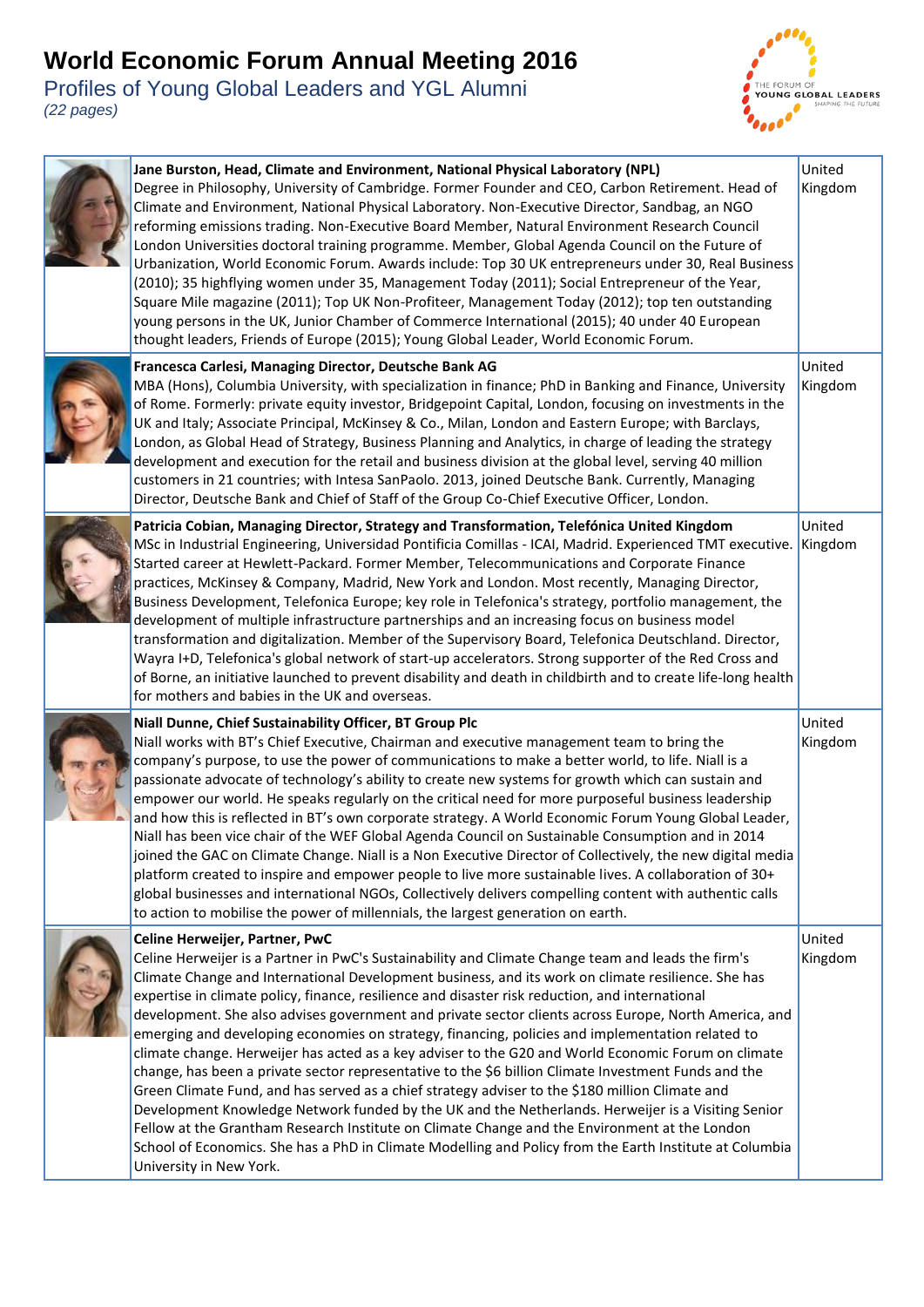

| <b>Catherine Howarth, Chief Executive, ShareAction</b><br>Bachelor's (Hons) in Modern History, Oxford University; Master's in Industrial Relations, LSE. Chief<br>Executive, ShareAction, a UK-based NGO that promotes responsible investment by pension funds and<br>other institutional investors. Board Member, Green Alliance, the UK's leading environmental think tank.<br>On the investment committee, Trust for London, a charitable trust. Expertise: responsible investment;<br>shareholder activism for public benefit; community organizing; environmental finance; labour standards<br>and the living wage; corporate and investor governance.                                                                                                                                                                                                                                                                                                                                                              | United<br>Kingdom |
|--------------------------------------------------------------------------------------------------------------------------------------------------------------------------------------------------------------------------------------------------------------------------------------------------------------------------------------------------------------------------------------------------------------------------------------------------------------------------------------------------------------------------------------------------------------------------------------------------------------------------------------------------------------------------------------------------------------------------------------------------------------------------------------------------------------------------------------------------------------------------------------------------------------------------------------------------------------------------------------------------------------------------|-------------------|
| Marieme Jamme, Founder and Chief Executive Officer, SpotOne Global Solutions<br>Blogger, tech activist and social entrepreneur. Formerly, ran a technology consultancy business in<br>London. Currently, Founder and CEO, SpotOne Global Solutions. Founder or Co-Founder of many<br>ventures aiming to support the development of Africans, including: Spot1mentoring, a mentoring and<br>business accelerator, and Africa Gathering, a platform bringing entrepreneurs and others together to<br>share ideas for positive change in Africa. Created the JJiguene Tech Hub in Senegal, the first women tech<br>innovation network supporting young women in science, technology, engineering and maths. Council<br>Member, Microsoft 4AfriKa team. Young Global Leader, World Economic Forum. Named one of 20<br>youngest power women in Africa, Forbes (2012); nominated one of the African women to watch in 2013,<br>Guardian African Community Network; named one of Africa's top 25 women achievers, The Guardian. | United<br>Kingdom |
| Keyu Jin, Assistant Professor of Economics, London School of Economics and Political Science<br>BA, MA and PhD, Harvard University. Professor of Economics, London School of Economics, researching<br>on issues of globalization, international trade and macroeconomics, and the Chinese economy. Member<br>of the Advisory Board, Richemont Group. Has advised and consulted for the World Bank, the IMF, the<br>New York Federal Reserve and the Bank of England. Young Global Leader, World Economic Forum.                                                                                                                                                                                                                                                                                                                                                                                                                                                                                                         | United<br>Kingdom |
| Tim Levene, Founder and Managing Partner, Augmentum Capital<br>Studied Russian, University of Manchester. Formerly with Bain & Company, Moscow, Boston, Sydney<br>and London. 1999, created a new retail concept by opening Fresh n Smooth (a juice bar), Canary Wharf;<br>the business has grown to 31 stores across London called Crussh. Also launched Flutter.com, which<br>merged with Betfair.com in 2001 and became one of the most high-profile internet businesses in<br>Europe. Founder and Managing Partner, Augmentum Capital, a venture capital fund that backs dynamic<br>entrepreneurs in the European fintech space. Adviser on digital strategy, Royal Foundation of the Duke<br>and Duchess of Cambridge and Prince Harry.                                                                                                                                                                                                                                                                             | United<br>Kingdom |
| Sonia Medina, Director, Climate Change, The Children's Investment Fund Foundation (CIFF)<br>BSc in Environmental Sciences, University of Madrid; MSc in Environmental Change and Management,<br>University of Oxford; Executive MBA, London Business School. Seasoned professional in the climate<br>change, renewable energy, sustainability and carbon space. Formerly: worked on climate change and<br>energy issues, United Nations Environment Programme, Paris; with EcoSecurities, one of the largest<br>carbon offset project developers in the world, from its start-up phase through to its acquisition by J.P.<br>Morgan & Chase in early 2010, as Global Head of Origination, then US Country Director; chief operating<br>officer of a start-up company with a mission to connect Africa to the green energy economy by<br>developing high-quality biomass supply chains deriving from existing plantations in West Africa.                                                                                 | United<br>Kingdom |
| Robyn Scott, Co-Founder, Brothers for All<br>BSc in Bioinformatics, Auckland University; MPhil in Bioscience Enterprise, Gates Scholar, Cambridge<br>University. Social entrepreneur and author. Formerly, co-founded Brothers for All, which provides<br>entrepreneurship and coding skills to at-risk youth and women, offenders and ex-offenders in Southern<br>Africa, and OneLeap, which helps large corporates be more innovative by working with experienced<br>entrepreneurs. Currently, Co-Founder and CEO, Apolitical, which tells stories of inventive and effective<br>solutions in the public service globally, and connects the innovators behind what's working in<br>government. Ambassador, Access to Medicine Index. Author of a memoir about growing up in Botswana<br>against the AIDS epidemic; currently writing second book, the true story of maximum security prisoners                                                                                                                         | United<br>Kingdom |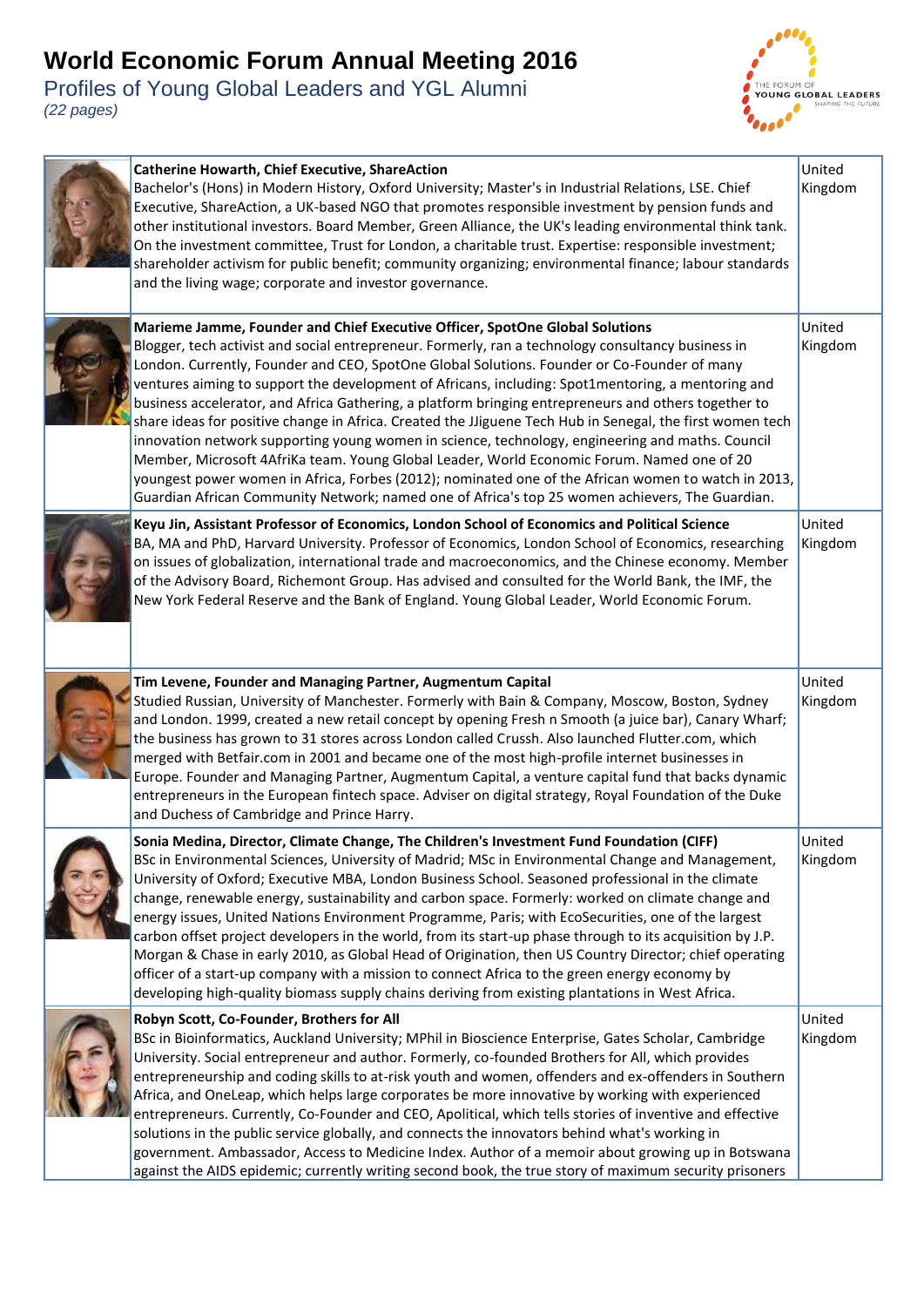

| who adopted AIDS orphans.                                                                                                                                                                                                                                                                                                                                                                                                                                                                                                                                                                                                                                                                                                                                                                                                                                                                                                                                                                                                                                                                                                                                                                                                                                                                                                                               |                   |
|---------------------------------------------------------------------------------------------------------------------------------------------------------------------------------------------------------------------------------------------------------------------------------------------------------------------------------------------------------------------------------------------------------------------------------------------------------------------------------------------------------------------------------------------------------------------------------------------------------------------------------------------------------------------------------------------------------------------------------------------------------------------------------------------------------------------------------------------------------------------------------------------------------------------------------------------------------------------------------------------------------------------------------------------------------------------------------------------------------------------------------------------------------------------------------------------------------------------------------------------------------------------------------------------------------------------------------------------------------|-------------------|
| Lutfey Siddiqi, Global Head, Emerging Markets, FX, Rates and Credit, UBS Investment Bank<br>Bachelor's (Hons) in Econometrics, University of York; Master's in Economics, London School of<br>Economics. CFA Charter Holder. Formerly with Barclays and Deutsche bank London. Since September<br>2010, with UBS; currently, Global Head of Emerging Markets, FX, Rates and Credit (FRC), UBS Investment<br>Bank; Member: FRC Executive Committee; UBS Group Sustainability Council; Investment Bank<br>Innovation Board. Adjunct Professor, National University of Singapore. Former Member of the Board,<br>CFA Singapore. Member, Global Agenda Council on Financing & Capital and Community of Young Global<br>Leaders, World Economic Forum.                                                                                                                                                                                                                                                                                                                                                                                                                                                                                                                                                                                                        | United<br>Kingdom |
| Almira Zejnilagic, Managing Director, FTI Consulting<br>Early member, Serbian Student Union; early 2000s, elected to represent it. Started career at Serbian<br>Parliament, for the Org. for Security and Co-operation in Europe. Worked in Serbian Ministry of Finance.<br>Headed up Natural Resources Dept, Global Witness, an NGO investigating corruption in extractive<br>industries. Senior Director, FTI Consulting. Pro bono work for charitable organizations, Eastern Europe.<br>British Young Leader (2011), Wilton Park (the UK FCO).                                                                                                                                                                                                                                                                                                                                                                                                                                                                                                                                                                                                                                                                                                                                                                                                       | United<br>Kingdom |
| Andrea Armani, Professor, Viterbi School of Engineering, University of Southern California (USC)<br>BA in Physics, University of Chicago; PhD in Applied Physics, California Institute of Technology. Currently,<br>Fluor Early Career Chair in Engineering and Associate Professor, University of Southern California.<br>Research is focused on advanced functional materials for integrated photonics for telecommunications<br>and cancer diagnostics/prognostics. Senior Member: OSA, IEEE. Northrop Grumman Faculty Fellow.                                                                                                                                                                                                                                                                                                                                                                                                                                                                                                                                                                                                                                                                                                                                                                                                                       | <b>USA</b>        |
| Georgie Benardete, Co-Founder and Head, Strategy, Orchard Mile<br>Georgie Benardete is a technology investor and entrepreneur. She is a Co-Founder and Head of Strategy<br>of Orchard Mile, a NYC-based luxury fashion marketplace. It leverages on the pioneering in-ad universal<br>cart technology created by her previous company, Shopbeam. A Young Global Leader, her business<br>savvy was recently recognized by the UN Foundation, who named Georgie to be part of their Global<br>Entrepreneurs Council. Benardete started her career at OPIC, Coopers & Lybrand and JP Morgan. A<br>committed environmentalist, she founded Yesilist.com, Turkey's largest green portal. She is also part of<br>Al Gore's Climate Project as a speaker, a founding member of the Charly Alberti R21 Foundation in Latin<br>America and a LEAD International Fellow. Benardete is an active investor in Belle Capital USA, an early-<br>stage VC fund that promotes investments in companies with strong female leadership, and is a Founding<br>Curator of the World Economic Forum's Global Shapers hub in San Juan and NYC. Georgie earned a<br>Master of Science in Foreign Service (with honors) from Georgetown University, where she was a<br>Woodrow Wilson Foundation Fellow. She coursed studies in Harvard, Yale, Stanford and Carnegie<br>Mellon. | <b>USA</b>        |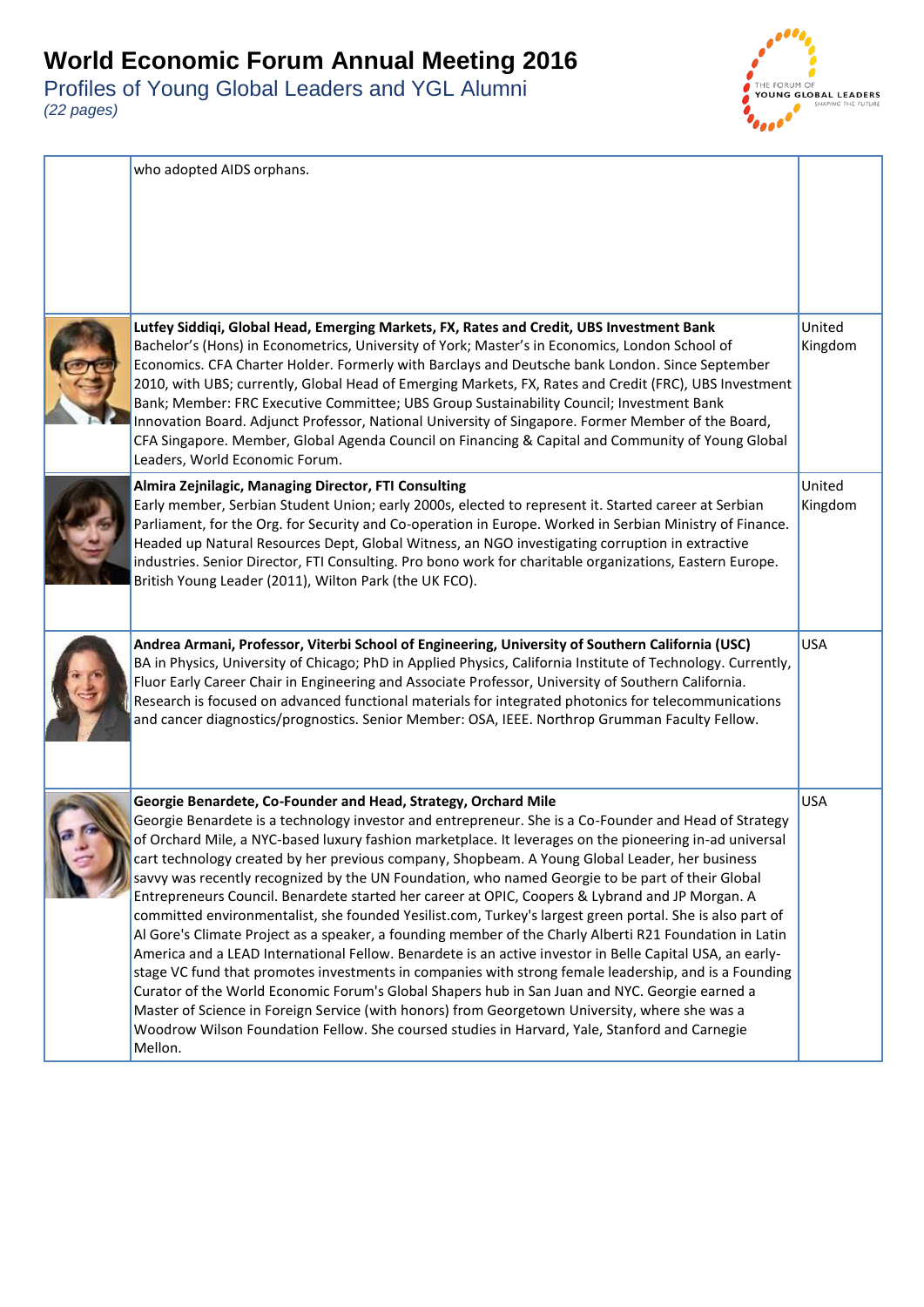

| danah boyd, Principal Researcher, Microsoft Corporation<br>danah boyd is a Principal Researcher at Microsoft Research, a Research Assistant Professor in Media,<br>Culture and Communication at New York University, and a Fellow at Harvard's Berkman Center for<br>Internet and Society. In 2014, she is starting a new think/do tank called the Data & Society Research<br>Institute. Her research examines the intersection of technology and society. Currently, she's focused on<br>research questions related to big data, privacy and publicity, youth meanness and cruelty, and human<br>trafficking. She co-authored "Hanging Out, Messing Around, and Geeking Out: Kids Living and Learning<br>with New Media". Her new book "It's Complicated: The Social Lives of Networked Teens" will be in<br>stores in February 2014.                                                                                                                                                                                                                                                                                                                                                                                                                                 | <b>USA</b> |
|------------------------------------------------------------------------------------------------------------------------------------------------------------------------------------------------------------------------------------------------------------------------------------------------------------------------------------------------------------------------------------------------------------------------------------------------------------------------------------------------------------------------------------------------------------------------------------------------------------------------------------------------------------------------------------------------------------------------------------------------------------------------------------------------------------------------------------------------------------------------------------------------------------------------------------------------------------------------------------------------------------------------------------------------------------------------------------------------------------------------------------------------------------------------------------------------------------------------------------------------------------------------|------------|
| Mary Burke, Global Business Director, Thomson Reuters<br>BA in Economics and Political Science, Fordham University. With Thomson Reuters for 16 years. Has<br>served in senior product, content and business management roles, New York and London. Managed<br>Thomson Reuters Investment Banking business; was responsible for all aspects of managing and driving<br>growth of a \$340 million business. Currently, Global Business Director, Strategic Customers & Solutions<br>group, Thomson Reuters. Responsible for one of their most strategic and complex global client<br>relationships. Sets the business strategy, engages senior-level customers in strategic partnership<br>discussions, negotiates and executes complex, global contracts and oversees an extensive sales team<br>around the world. Member: Women's Bond Club, serving as Community Outreach Committee COO;<br>Thomson Reuters Women's Network. Actively and consistently mentors colleagues and students.<br>Initiated and leads Thomson Reuters' volunteer partnership with The Grace Institute. Also active in<br>community organizations including Hudson River Community Sailing and the 14th St Y. Interests: human<br>rights and refugee issues; cycling, travelling and hiking. | <b>USA</b> |
| Dries Buytaert, Founder and Project Lead, Drupal<br>Licentiate in Computer Science (MSc), University of Antwerp; PhD in Computer Science and Engineering,<br>Ghent University. Founder and Project Lead, Drupal, a pioneer in the open source web publishing and<br>collaboration platform space. President, Drupal Association, a non-profit organization formed to help<br>Drupal flourish. Drupal is an open source content management platform powering 2% of all websites on<br>the internet. It is built, used and supported by an active and diverse community of people around the<br>world. While the Drupal community generates the most sophisticated software for free, profitability is<br>generated through its commercial arm, the venture-backed Acquia, which provides products, services<br>and technical support for Drupal users. 2007, co-founded Acquia, which was ranked by Inc. magazine in<br>2012 as the first among software companies, an exclusive ranking of the nation's fastest-growing private<br>companies. Interests: technology innovation, social media and photography.                                                                                                                                                          | <b>USA</b> |
| Valerie Casey, Founder and Executive Director, The Designers Accord<br>Valerie Casey is the Chief Product Officer at the Samsung Global Innovation Center, where she provides<br>strategic product guidance for startups across Samsung's accelerators, and investment and acquisition<br>portfolios. She is an internationally recognized innovator, and has worked with organizations across the<br>world on identifying, building, and launching breakout software and services. Casey has held executive<br>leadership positions at IDEO, frog, and Pentagram. She founded the international think tank, Necessary<br>Projects, and the global design coalition focused on social impact, the Designers Accord. Casey is a<br>"Henry Crown Fellow" at the Aspen Institute, and was named a "Young Global Leader" by the World<br>Economic Forum. She was named "Guru" of the year by Fortune magazine, a "Hero of the Environment"<br>by TIME magazine, "Master of Design" by Fast Company, and one of the "World's Most Influential<br>Designers" by Businessweek. Casey holds a master's degree from Yale, and a BA from Swarthmore<br>College.                                                                                                                  | <b>USA</b> |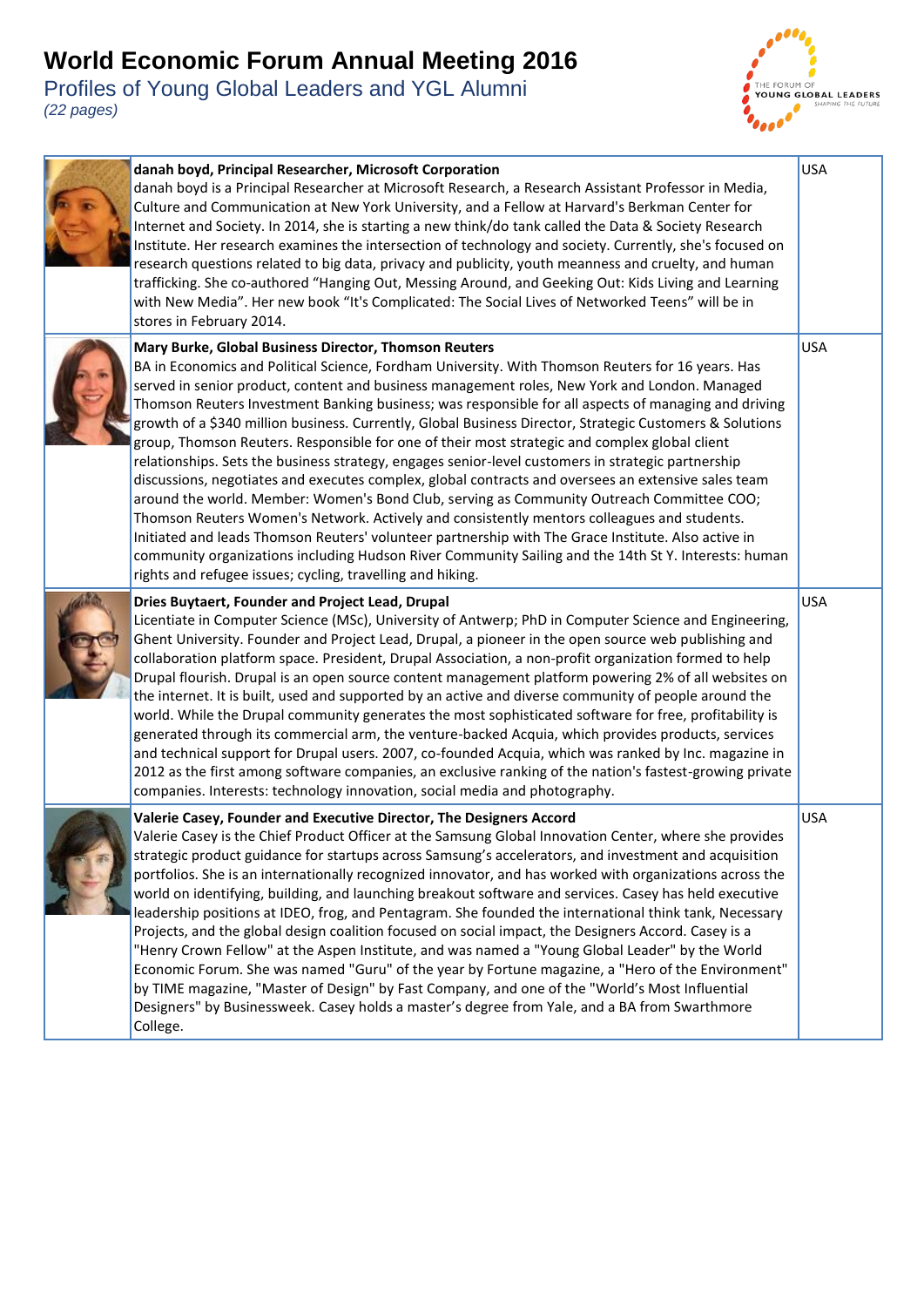

| Rachael Chong, Founder and Chief Executive Officer, Catchafire<br>Graduate, Barnard College, Columbia University; Master's of Public Policy, Duke University. Worked at<br>UBS Investment Bank. Helped to start up BRAC USA, the US affiliate of BRAC, a Bangladesh-based<br>international development organization focused on poverty alleviation. Founder and Chief Executive<br>Officer, Catchafire, the world's leading online skills-based volunteer platform. Catchafire's scalable<br>solutions enable non-profits to specify and obtain the expertise they need and allows professionals to<br>find the best way to apply their skills to the causes they are passionate about. By providing a better<br>solution to non-profits and professionals, Catchafire is amplifying both social impact and professional<br>satisfaction and growth. Presented at two TEDx events. Named one of the Most 100 Creative People in<br>Business, Fast Company. Recipient of awards: NYC Venture Fellowship; Tribeca Disruptive Innovation<br>Award.                                                                                                                                                                                                                                                                                                                                                                                 | <b>USA</b> |
|---------------------------------------------------------------------------------------------------------------------------------------------------------------------------------------------------------------------------------------------------------------------------------------------------------------------------------------------------------------------------------------------------------------------------------------------------------------------------------------------------------------------------------------------------------------------------------------------------------------------------------------------------------------------------------------------------------------------------------------------------------------------------------------------------------------------------------------------------------------------------------------------------------------------------------------------------------------------------------------------------------------------------------------------------------------------------------------------------------------------------------------------------------------------------------------------------------------------------------------------------------------------------------------------------------------------------------------------------------------------------------------------------------------------------------|------------|
| Jared Cohen, Director, Google Ideas; Adviser to the Executive Chairman, Google<br>BA, Stanford Univ.; MPhil in Int'l Relations and Rhodes Scholar, Oxford Univ. Former: member, Secretary<br>of State's Policy Planning Staff; adviser to Condoleezza Rice and Hillary Clinton. Founder and Director,<br>Google Ideas. Adjunct Senior Fellow, Council on Foreign Relations. Member, Director's Advisory Board,<br>National Counterterrorism Center. Author, two books; Co-Author, The New Digital Age: Reshaping the<br>Future of People, Nations, and Business, a NY Times bestseller. Named as: one of TIME's 100 most<br>influential people in the world (2013); one of six Top American Leaders, The Washington Post and<br>Kennedy School of Government.                                                                                                                                                                                                                                                                                                                                                                                                                                                                                                                                                                                                                                                                   | <b>USA</b> |
| Soraya Darabi, Co-Founder, Zady.com<br>BA, Georgetown University. Began career as Manager, Digital Partnerships and Social Media, The New<br>York Times; positioned the global news leader on social networks such as Facebook, YouTube, Twitter<br>and established award-winning campaigns. Later, Product Lead, drop.io, an online collaboration service<br>(acquired by Facebook). Then co-founded the application Foodspotting, named by Apple and Wired<br>Magazine as an "App of the Year" (acquired by Open Table). Co-Founder, Zady, described best as "The<br>Whole Foods of Fashion". Prolific angel investor with a mission to invest in women- and minorities-led<br>businesses. Early stage investor in brands born online and next-generation media companies, including:<br>Contently, Reserve, GlamSquad, Casper, Brit & Co, Laxmi, Refresh, Hullabalu. Former Member, Digital<br>Board, General Electric. Continues to advise C-suite executives in companies ranging from Disney to<br>Time Inc. on their digital / mobile / community strategies. Young Global Leader, World Economic Forum.<br>Mentor, Tech Stars New York. Featured on the cover of Fast Company Magazine's "Most Creative People<br>in Business" issue, on the cover of Brandweek's "Digital" issue for work in new media and<br>entrepreneurship. Named a: "30 Under 30", Inc Magazine (2012); 40 under 40", Fortune Magazine<br>(2015). | <b>USA</b> |
| Michelle Dipp, Co-Founder and Chief Executive Officer, OvaScience Inc.<br>MD and PhD, University of Oxford. Formerly: worked in healthcare private equity, The Wellcome Trust,<br>London; Vice-President, Corporate Development, Sirtris, leading the successful acquisition of Sirtris by<br>GSK for \$720 million; Senior Vice-President and Head, CEEDD, GlaxoSmithKline. Founding Chief Executive<br>Officer and on the Board of Directors, OvaScience. Founder and Partner, Longwood Fund, which founds<br>and invests in healthcare companies such as Alnara (acquired by Eli Lilly) and Verastem. Member:<br>Emerging Companies Governing Board, Biotechnology Industry Organization (BIO); Board, New England<br>Venture Capital Association (NEVCA); Board of Directors, Beth Israel Deaconess Medical Center; Board of<br>Overseers, Boston Symphony Orchestra; Advisory Board, MassBio.                                                                                                                                                                                                                                                                                                                                                                                                                                                                                                                              | <b>USA</b> |
| Karen Fang, Managing Director, Head of Cross Asset Solutions and Strategies, Bank of America Merrill<br>Lynch<br>Bachelor's in Economics, University of Tokyo. Former: senior positions in derivatives structuring, Merrill<br>Lynch, Tokyo and Deutsche Bank, London; Managing Director, Goldman Sachs, responsible for the<br>Pension, Endowment and Foundation Cross Asset Solutions Group in North America. Currently,<br>Managing Director and Head, Cross Asset Solutions & Strategies Group in the Americas, Bank of America<br>Merrill Lynch. With team, works across the firm's fixed income and equity platforms to develop and<br>distribute investing, hedging, optimizing and financing solutions for all strategic client segments<br>including banks, insurance companies, asset managers, pensions, endowments, family offices and                                                                                                                                                                                                                                                                                                                                                                                                                                                                                                                                                                              | <b>USA</b> |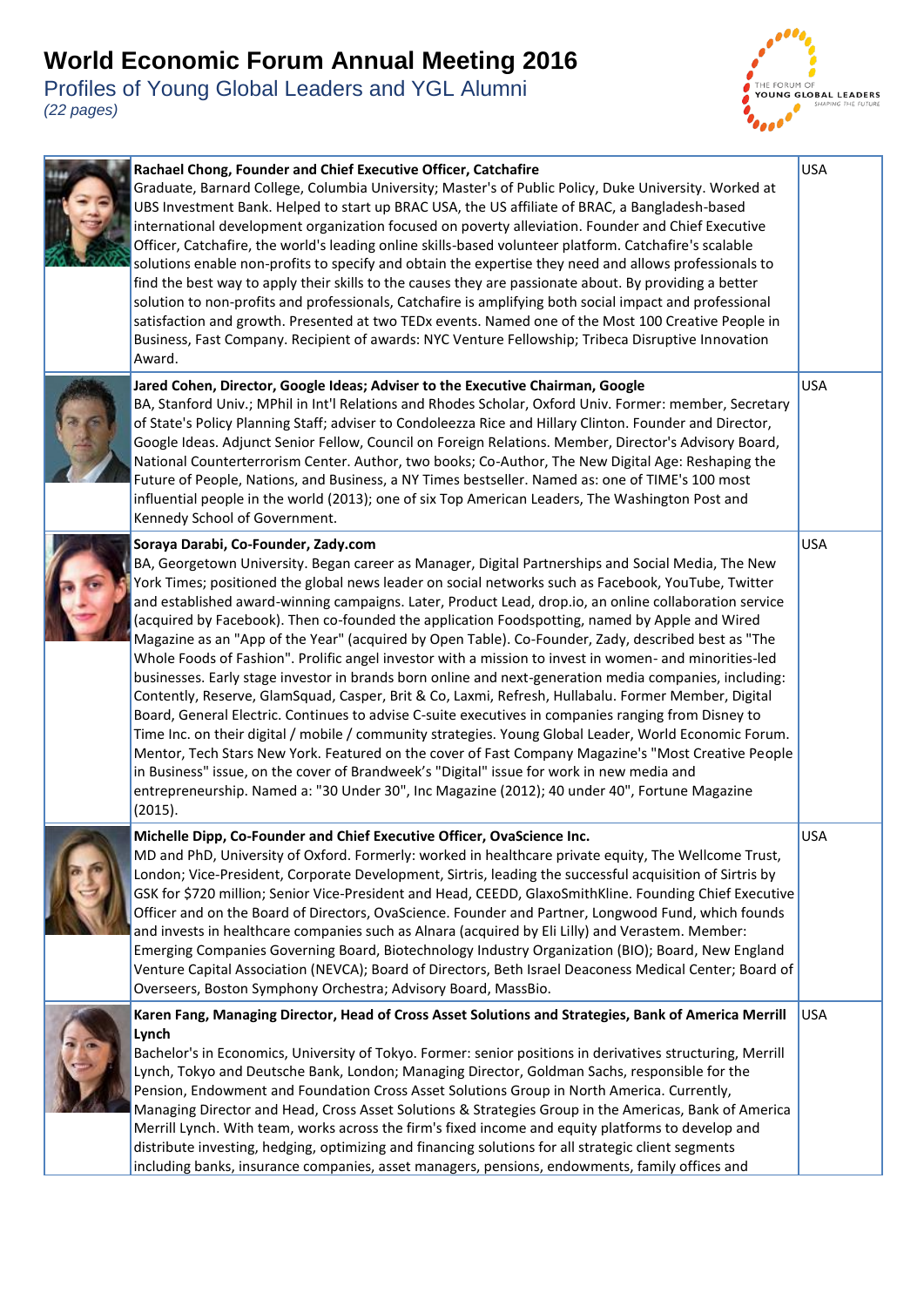

| corporations. Young Global Leader, World Economic Forum (2015). Global Ambassador, Vital Voices -<br>Bank of America partnership (2014). Chosen as one of the "40 under 40" bankers who have emerged as<br>leaders on Wall Street by virtue of the kind, scale and scope of their achievements and through their<br>innovative contributions to finance, Investment Dealers' Digest (2011). Rising Star Award, Women's<br>Bond Club of New York (2004).                                                                                                                                                                                                                                                                                                                                                                                                                                                                                                                                                                                                                                                                                                                                                                                                                                                                                                        |            |
|----------------------------------------------------------------------------------------------------------------------------------------------------------------------------------------------------------------------------------------------------------------------------------------------------------------------------------------------------------------------------------------------------------------------------------------------------------------------------------------------------------------------------------------------------------------------------------------------------------------------------------------------------------------------------------------------------------------------------------------------------------------------------------------------------------------------------------------------------------------------------------------------------------------------------------------------------------------------------------------------------------------------------------------------------------------------------------------------------------------------------------------------------------------------------------------------------------------------------------------------------------------------------------------------------------------------------------------------------------------|------------|
| Valerie Feldmann, Vice-President, Product Innovation and Strategy, Ogin Inc.<br>MA, MSc, WWU Muenster; PhD, Free University Berlin; Executive Certificate in Technology and<br>Operations Management, MIT. Former: Adjunct Faculty Member, Free University Berlin; Policy Adviser,<br>United Nations ITU; Associate Partner, High Tech practice, McKinsey, New York and Beijing. Executive<br>with technology start-up Ogin Energy, commercializing an innovative wind turbine inspired by advances<br>in aerospace technology for distributed generation use.                                                                                                                                                                                                                                                                                                                                                                                                                                                                                                                                                                                                                                                                                                                                                                                                 | <b>USA</b> |
| Brian Forde, Director, Digital Currency, Massachusetts Institute of Technology (MIT) Media Laboratory<br>BA in Sociology, University of California, Los Angeles; MBA, London Business School. Formerly: Peace<br>Corps Volunteer, mountains of Nicaragua; co-founded Llamadas, a low-cost internet phone service<br>provider serving more than 250,000 Nicaraguans; it received the Pioneers of Prosperity award by the<br>Seven Fund and the Inter-American Development Bank and was recognized by the US Ambassador to<br>Nicaragua as one of the most innovative companies in the fight against poverty. Former Senior Adviser,<br>Mobile and Data Innovation, White House Office of Science and Technology Policy, responsible for<br>leveraging emerging technologies to address national challenges such as Hurricane Sandy, climate<br>change and the revitalization of Detroit; one of the key architects of the President's open data<br>initiatives; strong advocate for diversity in the tech sector, founding the White House Tech Inclusion and<br>IT jobs initiatives to support the training and hiring of more women and minorities in tech.                                                                                                                                                                                                   | <b>USA</b> |
| Adam Grant, Professor, Management and Psychology, The Wharton School, University of Pennsylvania USA<br>Wharton's top-rated teacher. Recognized as one of the world's 25 most influential management thinkers<br>and world's 40 best business professors under 40. Speaking and consulting clients include Google, the<br>United Nations, Merck and Goldman Sachs. Author of New York Times bestseller GIVE AND TAKE, on<br>how helping others drives our success. New book ORIGINALS, on rejecting conformity and championing<br>new ideas. Contributing writer for the New York Times on work and psychology. Lean In board member.<br>BA, Harvard; PhD, University of Michigan.                                                                                                                                                                                                                                                                                                                                                                                                                                                                                                                                                                                                                                                                             |            |
| Sam Gregory, Programme Director, WITNESS<br>BA, University of Oxford; MA in Public Policy, Kennedy Memorial Scholar, Harvard Kennedy School. Helps<br>people use the power of the moving image and participatory technologies to create human rights<br>change. Programme Director, WITNESS; leads work on the award-winning ObscuraCam and InformaCam<br>tools. Teaches human rights and participatory media, Harvard Kennedy School. Launched the Webby<br>and Shorty nominated Human Rights Channel on YouTube. Co-Founder, global Video4Change network.<br>2015, launched the Mobil-Eyes Us initiative focused on combining the power of live video with the<br>capacity of distributed networks to drive more meaningful and useful global activism. Has worked on<br>impactful campaigns worldwide, particularly in Latin America and Southeast Asia, and created training<br>programmes and teaching texts. 2010, Rockefeller Foundation Bellagio Resident on the future of video-<br>based advocacy. Young Global Leader, World Economic Forum. 2013, Future for Good, Institute for the<br>Future Fellow on the future of activism. Former Lead Editor, Video for Change: A Guide for Advocacy and<br>Activism (2005). Speaks and writes widely on human rights and new technologies. Recipient, Gifted<br>Citizen prize, Ciudad de Las Ideas (2015). | <b>USA</b> |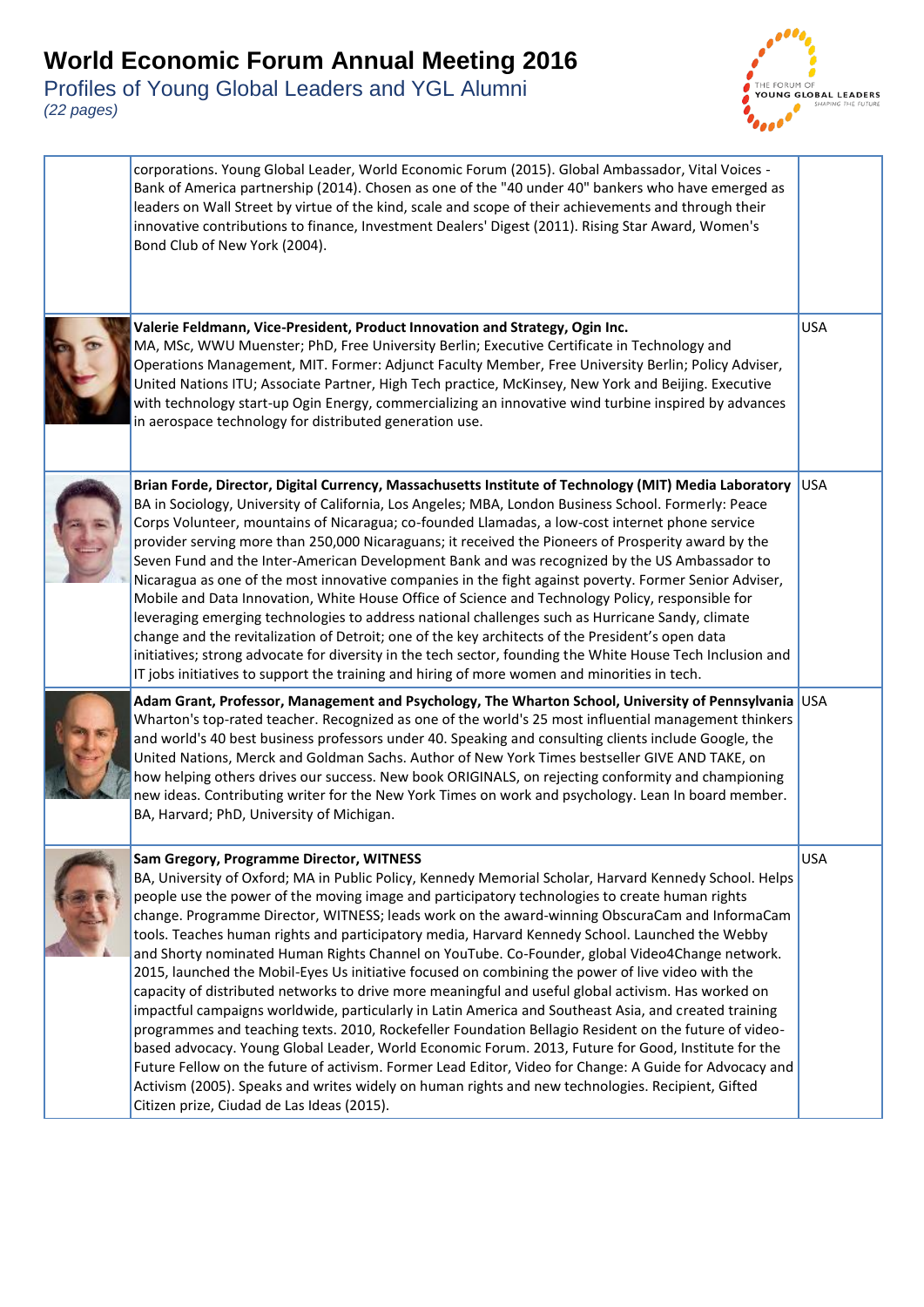

| Dave Hanley, Principal, Deloitte<br>Dave Hanley is Co-Founder of social media agency Banyan Branch, working with companies and non-<br>profits to leverage social media in unique ways. Previously, Hanley worked with NGOs and banks in Asia<br>and Latin America that were implementing and assessing microcredit programmes, including time as a<br>Fulbright Scholar with Grameen Bank in Bangladesh. Hanley also had a career in marketing and<br>advertising, working at Shelfari, the largest social network for book readers, which was acquired by<br>Amazon. He also oversaw the launches of Rhapsody.com and the Rhapsody Web Services programme at<br>RealNetworks. Hanley has a BA and MA in Public Policy from Brigham Young University and an MBA<br>from Stanford University.                                                                                                                                                                                                                                                                                                                                                                                                                                            | <b>USA</b> |
|------------------------------------------------------------------------------------------------------------------------------------------------------------------------------------------------------------------------------------------------------------------------------------------------------------------------------------------------------------------------------------------------------------------------------------------------------------------------------------------------------------------------------------------------------------------------------------------------------------------------------------------------------------------------------------------------------------------------------------------------------------------------------------------------------------------------------------------------------------------------------------------------------------------------------------------------------------------------------------------------------------------------------------------------------------------------------------------------------------------------------------------------------------------------------------------------------------------------------------------|------------|
| John Harthorne, Founder and Chief Executive Officer, MassChallenge Inc.<br>John Harthorne is Founder and Chief Executive Officer of MassChallenge, the largest-ever start-up<br>accelerator and the first to support high-impact start-ups with no strings attached. MassChallenge<br>alumni since 2010 have raised over US\$ 360 million and employ over 3,000 people. The MassChallenge<br>programme receives over 1,000 applications every year, typically from around 40 countries and 30 US<br>states. US President Barack Obama has identified MassChallenge as one of America's most effective<br>start-up accelerators. MassChallenge sponsors and partners include Fidelity Investments, Verizon, The<br>Blackstone Group, Pfizer, EMC, Microsoft, American Airlines, UPS and dozens of other global innovation<br>leaders. The Boston Business Journal has identified Harthorne as one of Boston's 50 Most Influential<br>Business Leaders. Harthorne received his MBA from the MIT Sloan School of Management in 2007.<br>While at school, he won the Grand Prize in the 2007 MIT \$100K Business Plan Competition and the 2007<br>Patrick J. McGovern Award for impact on quality and visibility of entrepreneurship at MIT. | <b>USA</b> |
| Jacob Hsu, Chief Executive Officer, Symbio<br>Jacob Hsu is Chief Executive Officer of Symbio, a leading innovator of software product co-creation<br>solutions worldwide. Combining domain expertise in converging technologies with advanced<br>engineering and proven user experiences, Symbio develops mobile, embedded, Web and enterprise<br>software for global technology companies. Prior to his appointment as Chief Executive Officer, Hsu<br>served as President, Chief Operations Officer and CMO after leading Symbio's North American and Japan<br>operations. Before joining Symbio, he was Chief Executive Officer of Trilogica Technologies, a data<br>aggregation software company, and Chief Executive Officer of Epitome Software, an IT services company<br>focused on financial services. He began his career as an investment banker focused on mergers and<br>acquisitions at Fox-Pitt, Kelton. Named by Chief Executive Magazine as one of the world's Top 12 Young<br>Global Leaders of Tomorrow in 2008, Hsu is a graduate of the Wharton School of Business.                                                                                                                                                 | <b>USA</b> |
| Tom Hulme, General Partner, Google Ventures<br>Bachelor's (Hons) in Physics, University of Bristol; MBA (Hons), Harvard Business School. Design Director,<br>IDEO, a design and innovation consulting firm. Founder and Managing Director, OpenIDEO, an open<br>innovation platform with over 51,000 users in 160 countries. Founder and Managing Director,<br>OlEngine.com, the SaaS product. The technology is used by corporates globally to manage their<br>innovation challenges, usually with their employees. OpenIDEO won a 2011 Webby Award in the<br>Community Category. After successfully exiting two start-ups, angel investor, with investments in such<br>companies as Massive Health (sold to Jawbone), Cliqz, Y-Plan, GoCardless, Llustre (sold to FAB), Wonga,<br>Fantasy Shopper, Smarkets, Yoomi and Qriously. Listed in Wired magazine's top 100 digital power<br>brokers (2011 and 2012); listed as one of London's 1000 most influential people (2012).                                                                                                                                                                                                                                                           | <b>USA</b> |
| Valerie Keller, Executive Director, Strategic Transformation, EY<br>Valerie Keller has deep expertise in leadership, purpose-driven transformation and innovation. She leads<br>strategic transformations for EY with global corporations. As a chief executive officer, she has<br>established healthcare facilities, housing developments and social enterprises. Keller was also founder of<br>Veritas and two US coalitions focused on housing and healthcare system reform. She has advised US<br>Congressional Committees and facilitated public-private partnerships across businesses, government<br>agencies and NGOs. Keller is a World Economic Forum Young Global Leader and recipient of JP Morgan<br>Chase's 20 Under 40 and Change Agent Network's Humanitarian of the Year awards. She serves on the<br>Harvard Kennedy School Women's Leadership Board and the advisory boards of Global Thinkers Forum,<br>World Policy Institute and Womanity US. She holds an MBA with Distinction Honours from the University                                                                                                                                                                                                       | <b>USA</b> |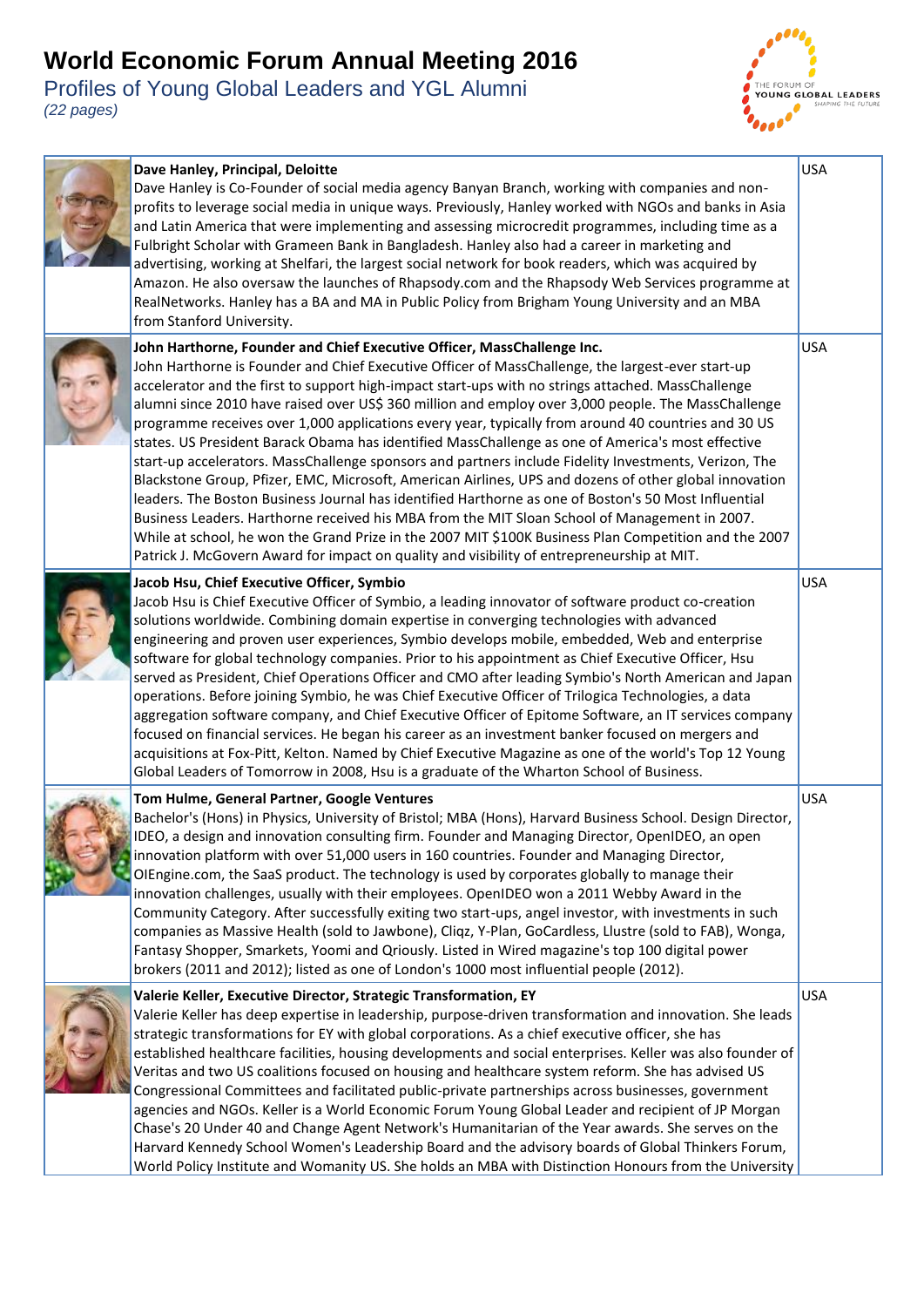

| of Oxford and completed post-graduate work at the Harvard Business School and Harvard Kennedy<br>School.                                                                                                                                                                                                                                                                                                                                                                                                                                                                                                                                                                                                                                                                                                                                                                                                                                                                                                                                                                                                                                                                                                                                                               |            |
|------------------------------------------------------------------------------------------------------------------------------------------------------------------------------------------------------------------------------------------------------------------------------------------------------------------------------------------------------------------------------------------------------------------------------------------------------------------------------------------------------------------------------------------------------------------------------------------------------------------------------------------------------------------------------------------------------------------------------------------------------------------------------------------------------------------------------------------------------------------------------------------------------------------------------------------------------------------------------------------------------------------------------------------------------------------------------------------------------------------------------------------------------------------------------------------------------------------------------------------------------------------------|------------|
| Vivek Kundra, Executive Vice-President, Salesforce Industries, Public Sector, Salesforce<br>Former: Assistant Secretary of Commerce and Technology, Commonwealth of Virginia; Chief Technology<br>Officer, District of Columbia; first United States Chief Information Officer, credited with saving billions in<br>taxpayer dollars, adopting game-changing technologies, strengthening the cybersecurity posture of the<br>nation and launching an open government movement which has been replicated around the world; was<br>responsible for managing more than \$80 billion in technology investments. Currently, Executive Vice-<br>President, Emerging Markets, Salesforce.com. Member, Council on Foreign Relations; Fellow, Berkman<br>Center for Internet and Society and the Shorenstein Center on the Press, Politics and Public Policy,<br>Harvard University.                                                                                                                                                                                                                                                                                                                                                                                            | <b>USA</b> |
| Jessica Long, Managing Director, Strategy and Sustainability, Accenture<br>Former: Accenture Development Partnerships (Africa, Americas, Asia); Accenture Government & Digital<br>Strategy; Office of United States Senator Paul Wellstone (D - Minnesota). Current: Managing Director,<br>Accenture Strategy & Sustainability; Member, Global Leadership Team, Accenture Strategy &<br>Sustainability, which helps organizations leverage their assets and capabilities to drive innovation and<br>profitable growth while striving for a positive economic, environmental and social impact; leads<br>sustainability strategy across North America. Young Global Leader, World Economic Forum, co-leading<br>the private sector taskforce on the Sustainable Development Goals.                                                                                                                                                                                                                                                                                                                                                                                                                                                                                      | <b>USA</b> |
| David Lubell, Founder and Executive Director, Welcoming America<br>David Lubell, an accomplished social entrepreneur, is the founder and Executive Director of Welcoming<br>America, the national U.S. nonprofit he's led since 2009. Welcoming America helps communities across<br>the country reach their full economic and social potential by becoming more welcoming to immigrants.<br>In 2014, the United Nations Alliance of Civilizations (UNAOC) and BMW Group named Welcoming<br>America as one of the top five recipients worldwide of the Intercultural Innovation Award, honoring its<br>work in promoting intercultural understanding. The White House has honored Welcoming America and<br>ten of its leaders as White House Welcoming America Champions of Change for their innovations in the<br>area of immigrant integration. David began his career as an Advocacy and Organizing Director of Latino<br>Memphis. He later founded and became Executive Director of the Tennessee Immigrant and Refugee<br>Rights Coalition (TIRRC). David holds degrees from the Harvard Kennedy School of Government and<br>Wesleyan University and a certificate from Georgetown University. He enjoys a welcoming life with his<br>wife and their two children. | <b>USA</b> |
| Sara Menker, Founder and Chief Executive Officer, Gro Intelligence<br>Founder and Chief Executive Officer, Gro Intelligence. Gro Intelligence builds data analytics products<br>that change the way the world understands agriculture. By offering access to accurate, reliable and<br>contextualized information to consumers, producers, policy makers, and investors alike, Gro is helping<br>build a more efficient commodities ecosystem. Former Vice- President, Commodities Group, Morgan<br>Stanley. Trustee, Mandela Institute of Development Studies. Fellow, African Leadership Initiative, Aspen<br>Institute. Member, World Economic Forum Global Agenda Council on Africa.                                                                                                                                                                                                                                                                                                                                                                                                                                                                                                                                                                               | <b>USA</b> |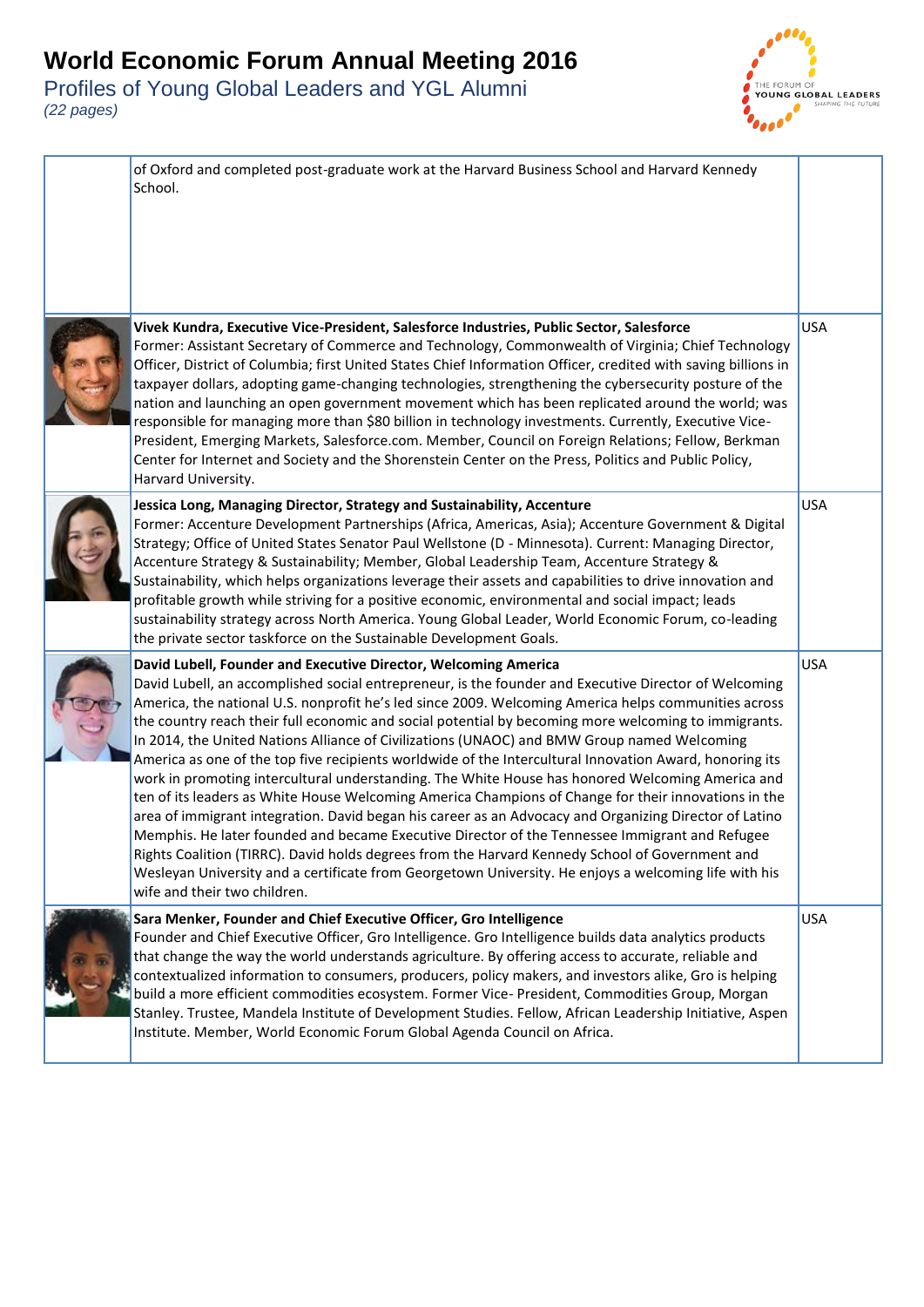